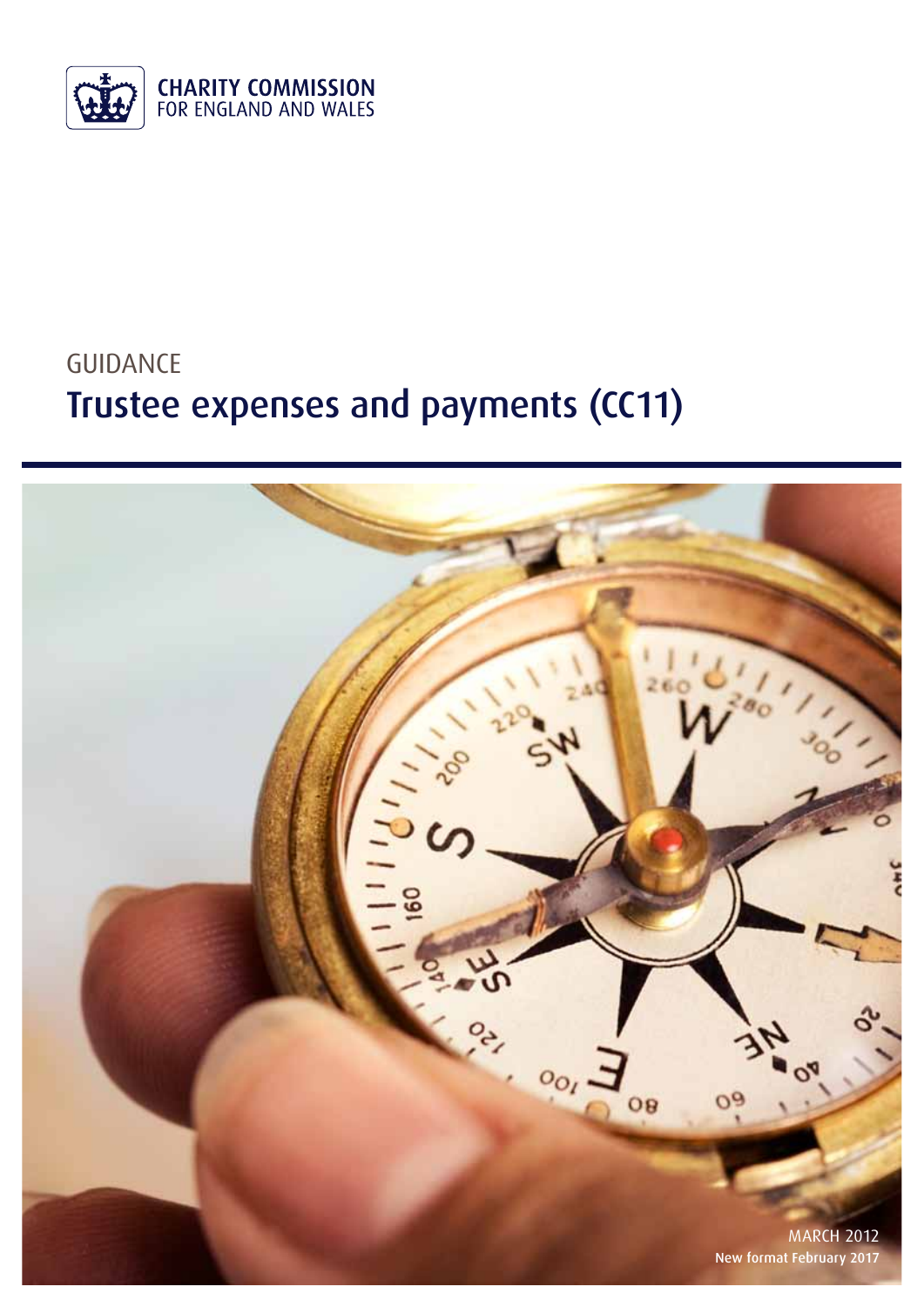# **Contents**

| 1. Key points about expenses and trustee payments | $\overline{\phantom{a}}$ |
|---------------------------------------------------|--------------------------|
| 2. Introduction and meaning of terms              | 4                        |
| 3. Payment of expenses to a trustee               | $\overline{7}$           |
| 4. Paying trustees for services                   | 11                       |
| 5. Paying for trusteeship                         | 19                       |
| 6. Employing a trustee or connected person        | 26                       |
| 7. Compensating trustees for loss of earnings     | 31                       |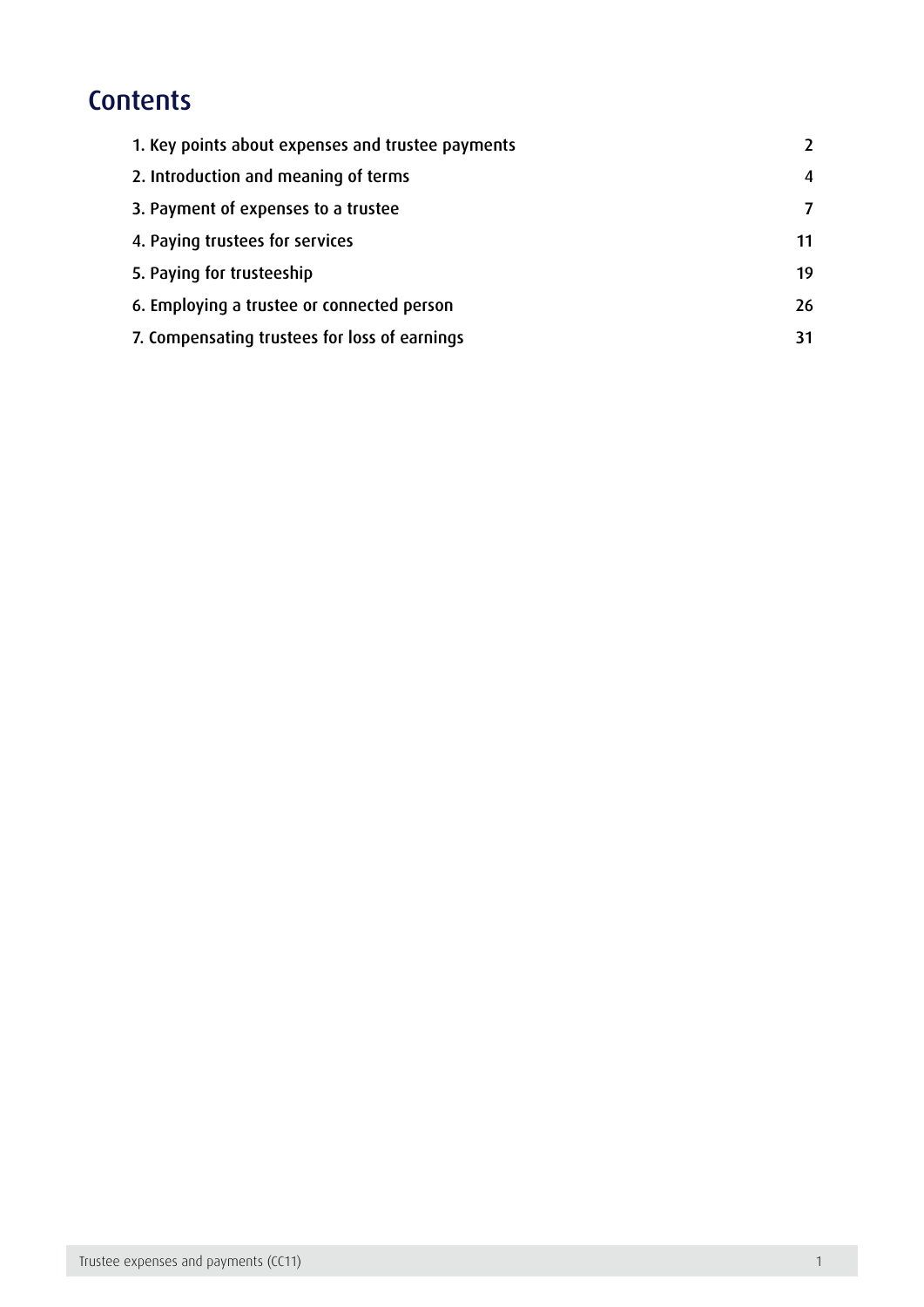# <span id="page-2-0"></span>1. Key points about expenses and trustee payments

This section summarises the main points for charity trustees to consider. They are based on a mixture of case law, charity law, and good practice, and are covered in more detail in the guidance.

- The concept of unpaid trusteeship has been one of the defining characteristics of the charitable sector, contributing greatly to public confidence in charities.
- The basic principle is that trustees must not put themselves in a position where their personal interests conflict with their duty to act in the interests of the charity unless authorised to do so.
- However, trustees are entitled to have their expenses met from the funds of the charity. Expenses can include a wide range of costs including, for example, travel and other costs of attending meetings, specific telephone and broadband charges, travelling on trustee business, and providing childcare or care of other dependants while attending to trustee business.
- • Charities can pay some of their trustees for the supply of services. The power to do this, and the conditions attached to using it, were introduced by the Charities Act 2006 as a change to the Charities Act 1993 (now replaced by the Charities Act 2011). The power is summarised in this guidance. The power cannot be used if the governing document prohibits this type of payment.
- A charity trustee may only be paid for serving as a trustee where this is clearly in the interests of the charity and provides a significant and clear advantage over all other options. There is no general power in law for this type of payment - a charity would need a specific authority which may be found in its governing document, or be provided by the Charity Commission, or, more rarely, the courts.
- Where a charity proposes to employ a trustee in some other role, or where a charity wishes to compensate a trustee for loss of earnings to enable them to attend meetings during working hours, it must firstly ensure that it has the necessary authority. If it is not provided by the governing document, the charity will need to approach the commission or the courts.
- In any case where a charity wishes to make a payment, but has no clear power to do so, the trustee board must apply to the commission for authority before the payment is made.
- Properly assessing any potential risks and managing conflicts of interest are important factors when a charity is proposing to pay trustees. Trustee boards should be open and transparent about their decision to pay, and be prepared to justify it if publicly challenged. For all charities, disclosing such payments in the charity accounts in accordance with Charity SORP guidelines is not only a legal requirement for companies and larger charities but will help charities of all sizes dispel any perception that payments might have been made in secret.
- Charities should have clearly defined procedures for identifying and managing conflicts of interest. Ideally, these procedures should be set out in the charity's governing document.
- As good practice, a trustee board should regularly review the performance of each trustee (including the chair). This is particularly important where a trustee is receiving a payment from the charity.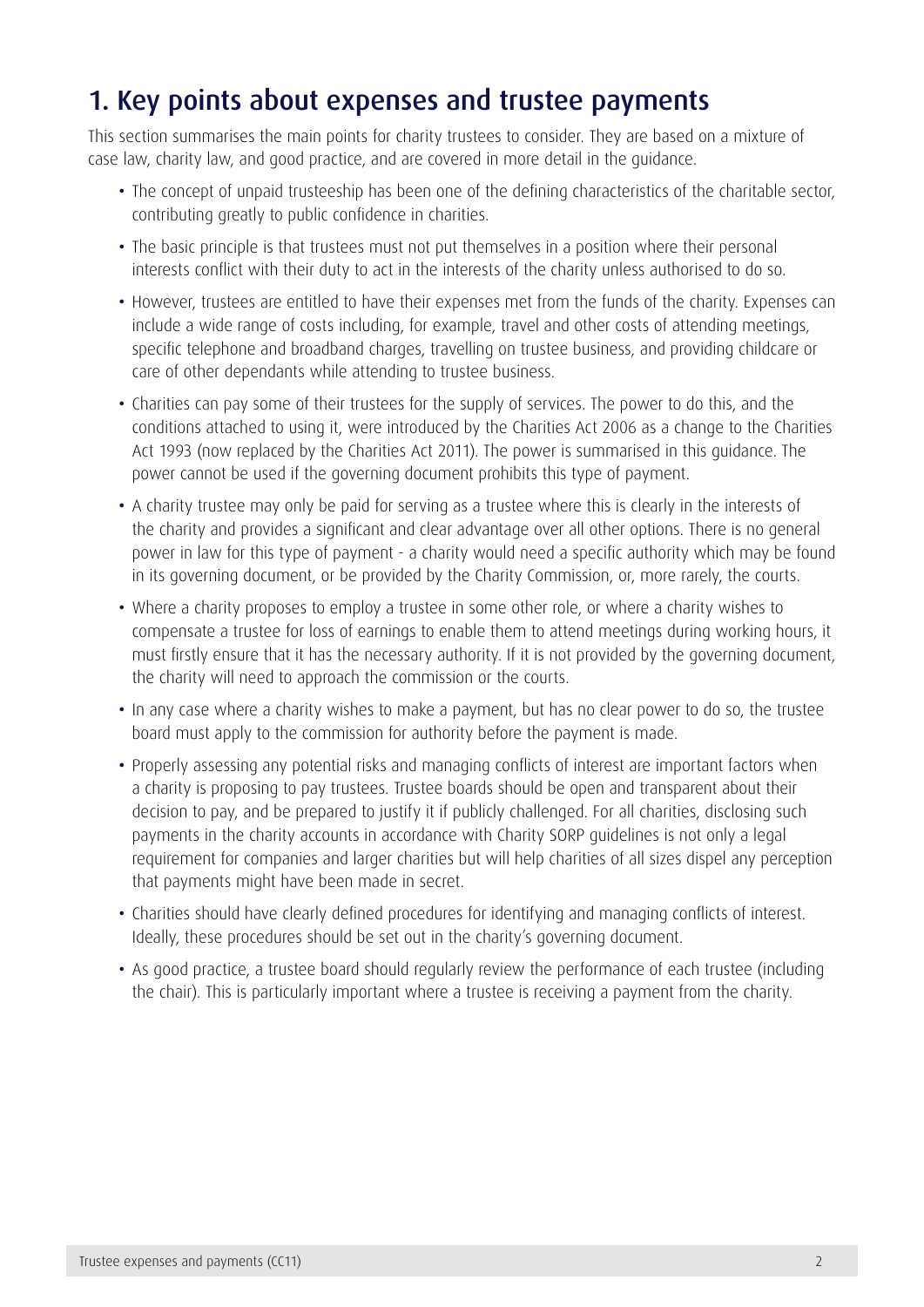- Ensuring that the opportunity to be a trustee is open to all is one of the keys to achieving strong, effective boards of trustees. Clear policies on payment of expenses can help with this. Other forms of payment, including compensating individuals for loss of earnings, can also be used as a tool to attract promising candidates who might otherwise be unable to afford to serve.
	- if a trustee board is considering whether to make a payment to a trustee (as opposed to reimbursement of expenses) there are six key factors to consider:
		- who will receive the payment will it be a trustee, or a person or business connected with a trustee?
		- what is the payment expected to cover?
		- is the payment clearly in the best interests of the charity?
		- is there a legal authority for it?
		- what conditions must be met if the payment is to be made?
		- how will any conflict of interest be managed?

The guidance on trustee expenses and payments applies equally to charity trustees and persons or businesses connected with them.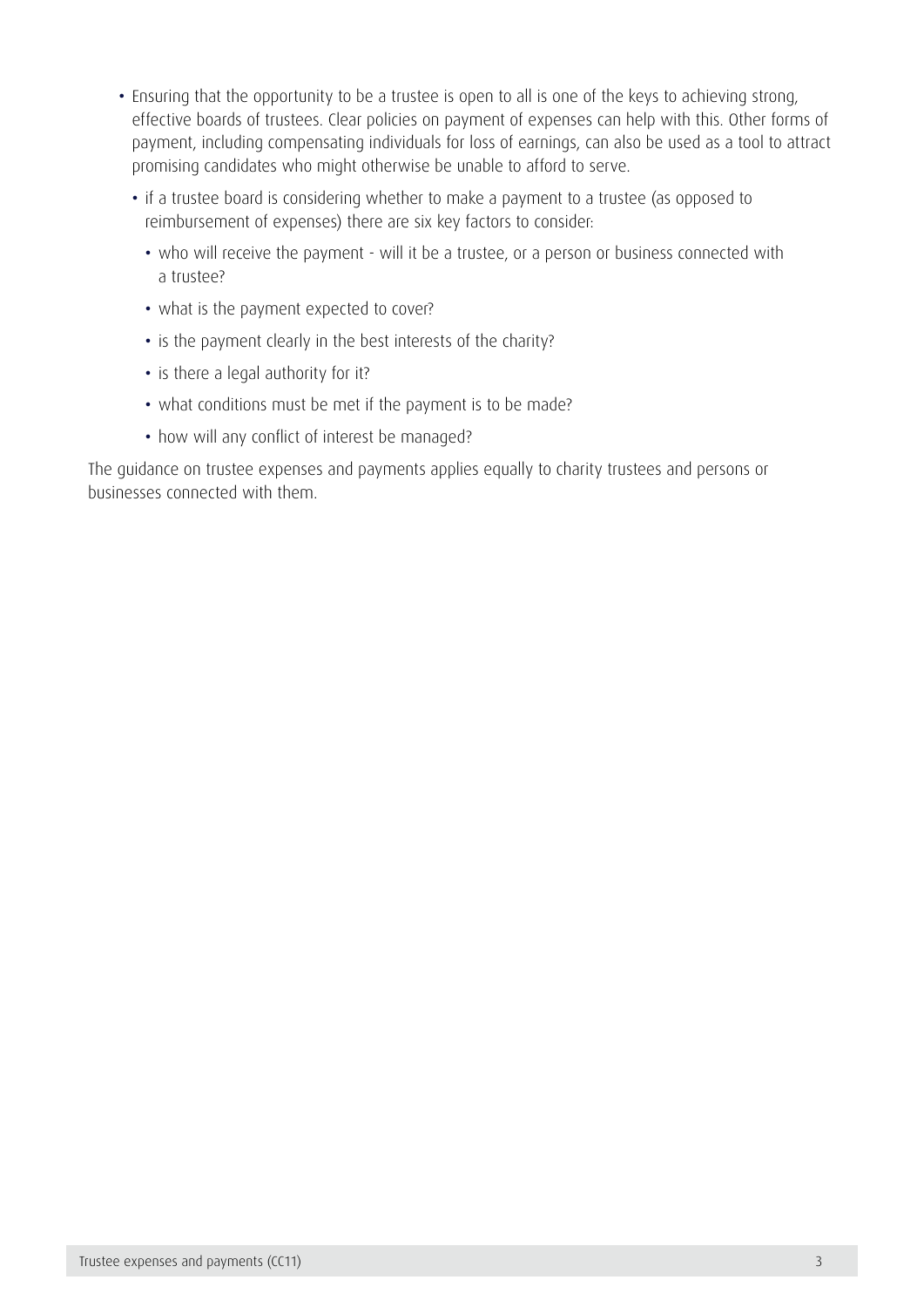# <span id="page-4-0"></span>2. Introduction and meaning of terms

The concept of unpaid trusteeship has been one of the defining characteristics of the charitable sector, contributing greatly to public confidence in charities. This does not mean that a trustee can never receive any payment or benefit from his or her charity; there are sometimes good reasons why it can be in a charity's interests to make a payment to a trustee. Trustee boards need, though, to minimise the risks to their charity's reputation and operation. This guidance is designed to clarify the law and good practice where trustee boards propose to make payments to one or more of the trustees.

# 2.1 What this guidance covers

The guidance explains:

- what can be classed as legitimate trustee expenses; the commission emphasises that trustees should not be 'out-of-pocket' as a result of the work they carry out on behalf of their charity (section 3)
- how charities can use the statutory power to pay trustees for services (provided by the Charities Act 2011), and the conditions they must meet when doing so (section 5)
- the limited circumstances where payment may be made for serving as trustee, and the issues trustee boards need to address when considering these payments (section 5)
- when the commission's authority is needed if a trustee, former trustee, or person connected with a trustee, takes up paid employment with a charity. The commission also covers situations where an employee of a charity becomes a trustee, as well as where the spouse or partner of a trustee, or a person or business connected with a trustee is employed by a charity (section 6)
- when a trustee may be paid reasonable compensation for loss of earnings (section 7)

To support charity trustees' use of this guidance, the commission has included examples within the guidance. It has also included details of other relevant guidance, and contact details of organisations that can also provide useful advice affecting the issue of trustee payment.

# 2.2 What does the commission mean by 'expenses' and 'trustee payments'?

Expenses are normally refunds by the charity of costs a trustee has had to meet personally (or which have been met on his or her behalf) in order to carry out trustee duties. In some cases, these expenses may be paid in advance. A refund of properly incurred expenses is not a trustee payment, nor does it count as any kind of personal benefit.

Trustee payments are a financial or other measurable benefit paid to a trustee, or to a 'connected person' (see section 3), from a charity's funds in return for work the trustee has carried out for the charity. In most cases, this involves paying a trustee for services over and above normal trustee duties - for example, plumbing, painting the charity's premises, or legal or accountancy work. But it can also include payment for serving as trustee, and payment to a trustee as an employee of the charity in a separate role (for example a chief executive, head teacher, or religious leader who also sits on a charity's board).

Trustee payments might also be made 'in kind' - for example, free use of the charity's facilities or services for which users normally have to pay.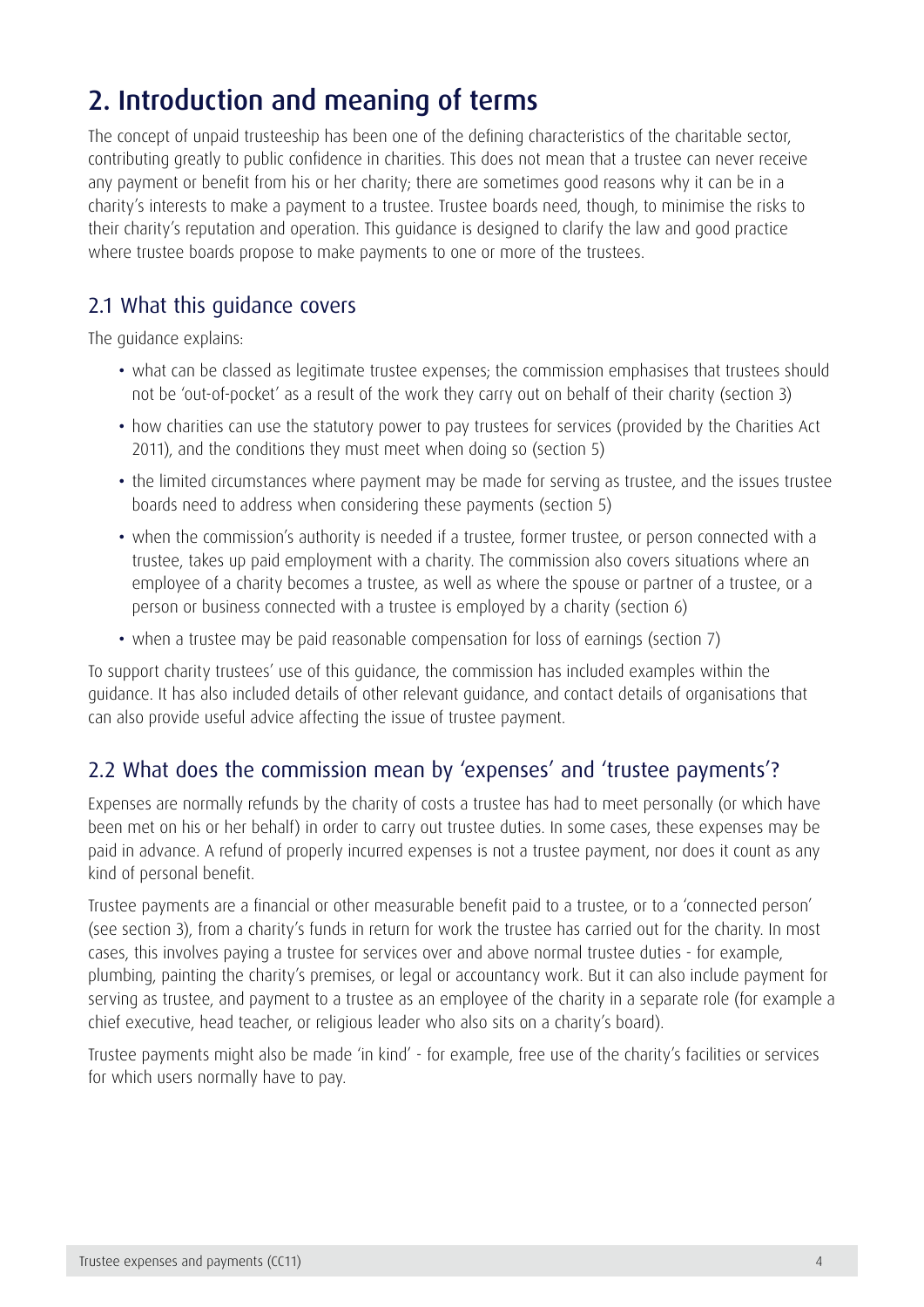## 2.3 Meaning of other terms and expressions

The word 'must' is used where there is a specific legal or regulatory requirement that you must comply with. 'Should' is used for minimum good practice guidance you should follow unless there's a good reason not to.

Although the commission has tried to write this guidance in everyday language, there are a number of technical terms it needs to use in places. This list explains some of them:

- applicable SORP is the term used to describe the SORP to be used by the charity to prepare its accounts on an accruals basis which is in effect for the financial year for which the accounts are being prepared. For financial years beginning on or after 1 January 2015 the trustees have a choice of which SORP to apply. The choice is between SORP FRS 102 and SORP FRSSE. For financial years beginning prior to 1 January 2015 only SORP 2005 applies. SORP 2005 does not apply for financial years beginning on or after 1 January 2015
- breach of trust: a breach of any duty imposed on a trustee; for charity trustees, these duties may be found in the provisions of a charity's governing document, laws and regulations, or orders of the court or the commission
- charitable company: a company formed and registered under the Companies Act 2006 for exclusively charitable purposes; this definition includes charitable companies registered under the Companies Act 1985, or which were in existence before that
- the Charities Act: the Charities Act 2011
- conditional power of payment: where use of a power to pay trustees can only be used with the commission's prior written approval
- conflict of interest: in this quidance, this term is used to mean any situation in which a trustee's personal financial interests may (or may appear to) influence or affect the decisions made by a trustee for their charity.
- connected person: in the context of trustee payment, this is defined by s.188 of the Charities Act and broadly means family, relatives or business partners of a trustee; it also covers businesses in which a trustee has an interest through ownership or influence - the term includes a trustee's spouse or unmarried or civil partner, children, siblings, grandchildren and grandparents, as well as businesses where a trustee or family member holds at least one-fifth of the shareholding or voting rights, if in doubt about whether a person or business is a connected person, refer to s.188, or seek advice from a solicitor or other person qualified to advise on the matter
- • court: usually means the High Court, but can mean any other court in England and Wales with jurisdiction over charities
- governing document: a legal document setting out the charity's purposes and, usually, how it is to be administered; it may be a trust deed, constitution, memorandum and articles of association, will, conveyance, Royal Charter, scheme of the commission, or other formal document
- prohibition on payment: an express instruction against paying trustees. This would usually be couched in negative terms, for example: 'The trustees shall not pay…' or 'No trustee shall be paid…'. but a form of wording that says 'All trustees must act gratuitously' would also be a prohibition
- scheme: a legal document made by the commission or the court which either sets out all the rules for running a charity (and is therefore its governing document), or which amends the powers of a charity (thereby forming part of its governing document)
- the 2000 Act: the Trustee Act 2000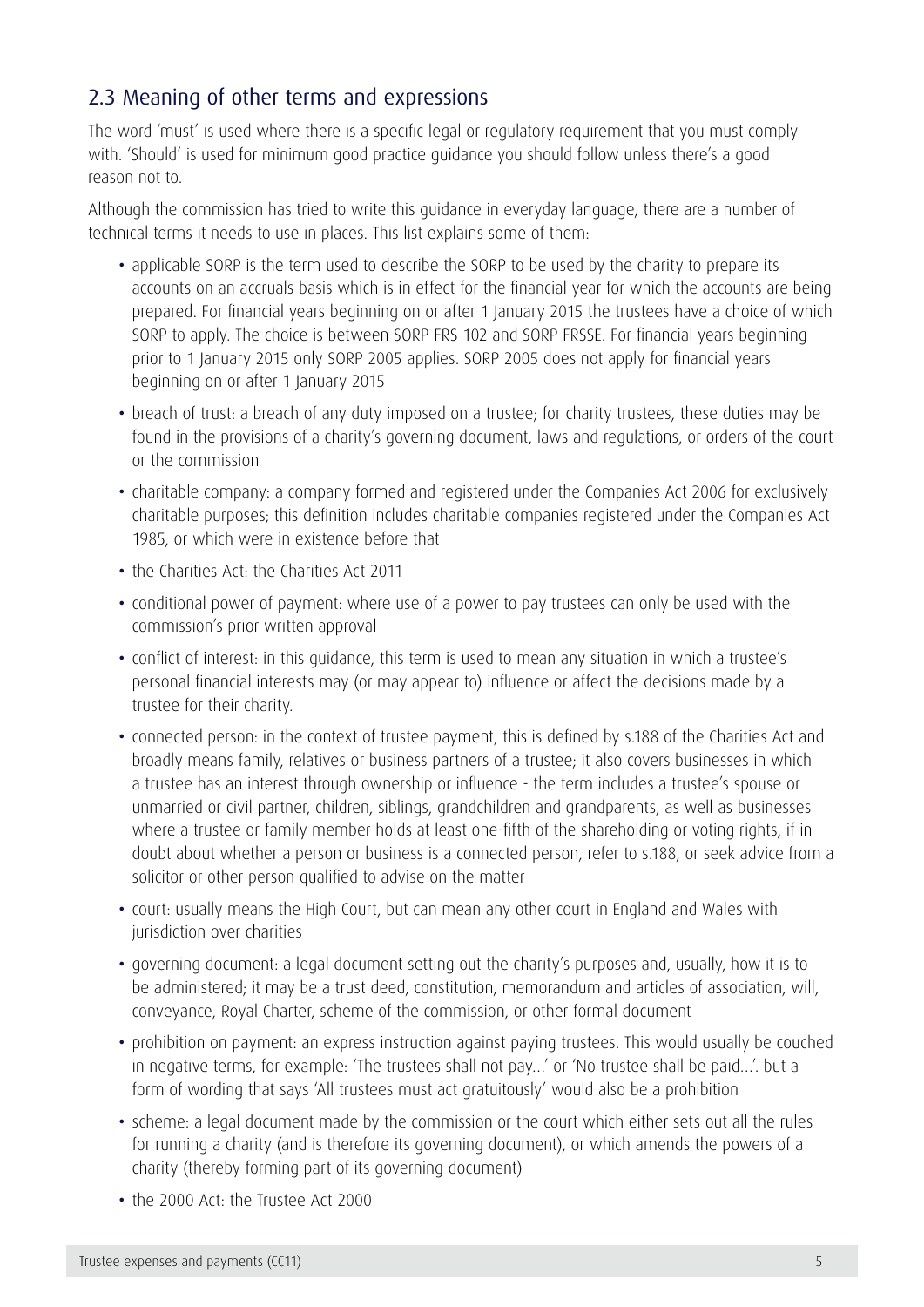- trustee: a charity trustee; charity trustees are the people who are responsible for the general control and management of the administration of the charity. In the charity's governing document they may be collectively called trustees, the trustee board, managing trustees, committee members, governors or directors, or they may be referred to by some other title
- user trustee means any trustee who makes use, as a beneficiary of the charity, of the equipment, facilities, services or support that are provided as part of the charitable purposes of his or her charity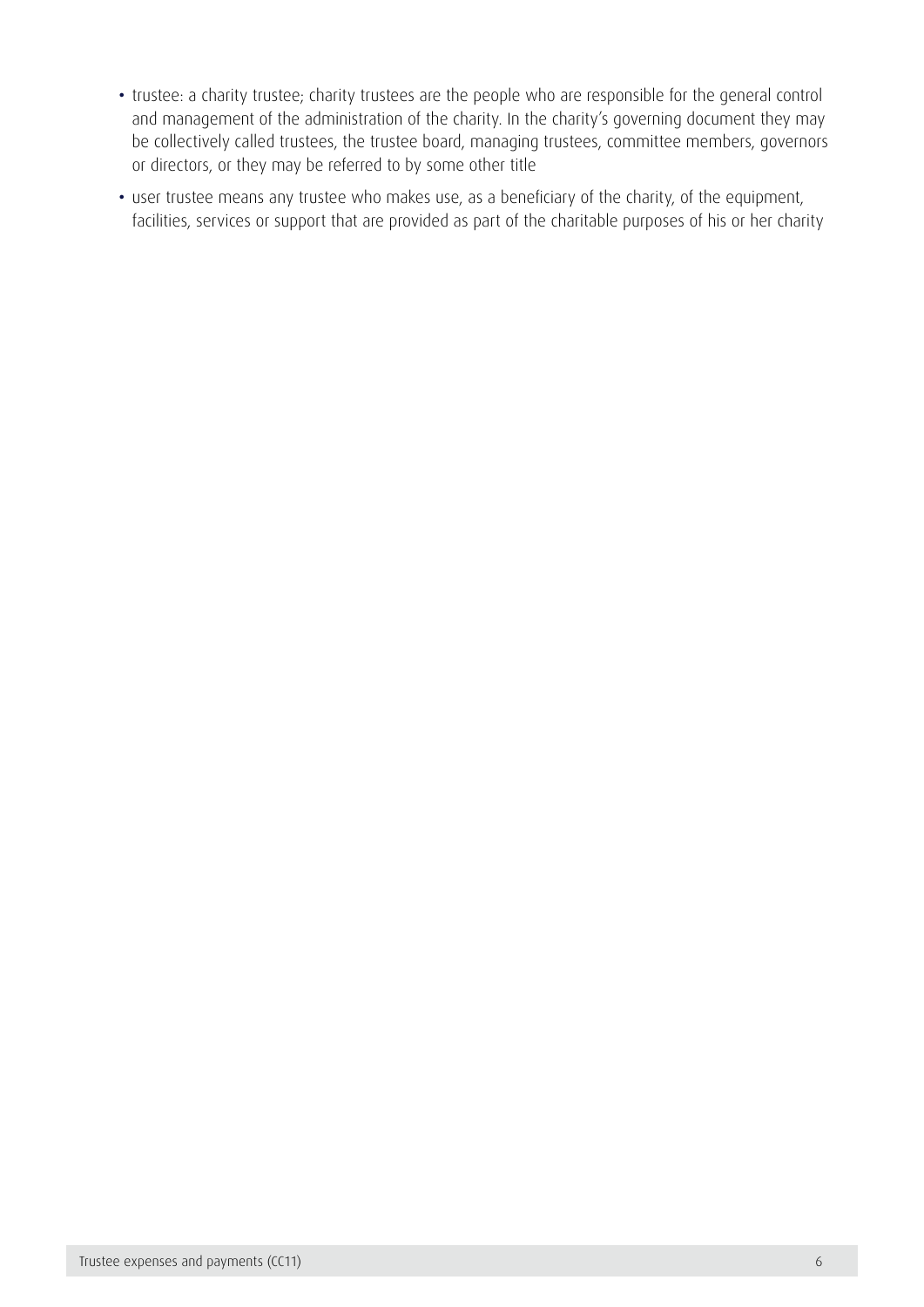# <span id="page-7-0"></span>3. Payment of expenses to a trustee

This section explains the legal position with regard to trustee expenses. The law entitles charity trustees to claim legitimate expenses while engaged on trustee business. No separate authority is needed in the charity's governing document or from the commission.

### 3.1 What are trustee expenses?

#### The short answer

Expenses are refunds by a charity of legitimate payments which a trustee has had to meet personally in order to carry out his or her trustee duties. Expense claims should normally be supported by bills or receipts, except where it is impractical to expect this, for example, where very small amounts are claimed.

#### In more detail

Any reasonable costs that allow trustees to carry out their duties can be classed as legitimate expenses. So long as the charity only pays the trustee for the actual cost or expense, the payment is not taxable. The following are examples of expenses:

- the reasonable cost of travelling to and from trustee meetings, and on trustee business and events; this can include the cost of using public transport, taxi fares, and petrol allowances to the level permitted by HM Revenue & Customs (HMRC) before tax becomes payable
- reasonable refunds for the cost of meals taken while on charity business
- the reasonable cost of childcare, or care of other dependants (for example, an elderly parent) whilst attending trustee meetings
- the cost of postage and telephone calls on charity business
- the costs of a trustee's telephone rental and broadband subscription, so long as these are split to reflect the percentage of time relating to usage on behalf of the charity
- • communication support: translating documents into Braille for a blind trustee, or into different languages; provision of alerting and listening devices, and other special aids for people with hearing impairment
- the costs of buying training materials and publications relevant to trusteeship
- providing special transport, equipment or facilities for a trustee with a disability
- • cost of reasonable overnight accommodation and subsistence (including any essential care costs) while attending trustee meetings or other essential events such as voluntary sector conferences or specialist training courses

#### Payments which do not count as expenses

Sections 3.4 and 3.5 cover payments which are not expenses and which either cannot legitimately be made (3.4) or which can only be made if there is suitable authority (3.5).

It is also worth noting that reimbursement of trustees for purchases they have personally and properly made on behalf of the charity are not counted as expenses and are accounted for as part of the charity's general expenditure.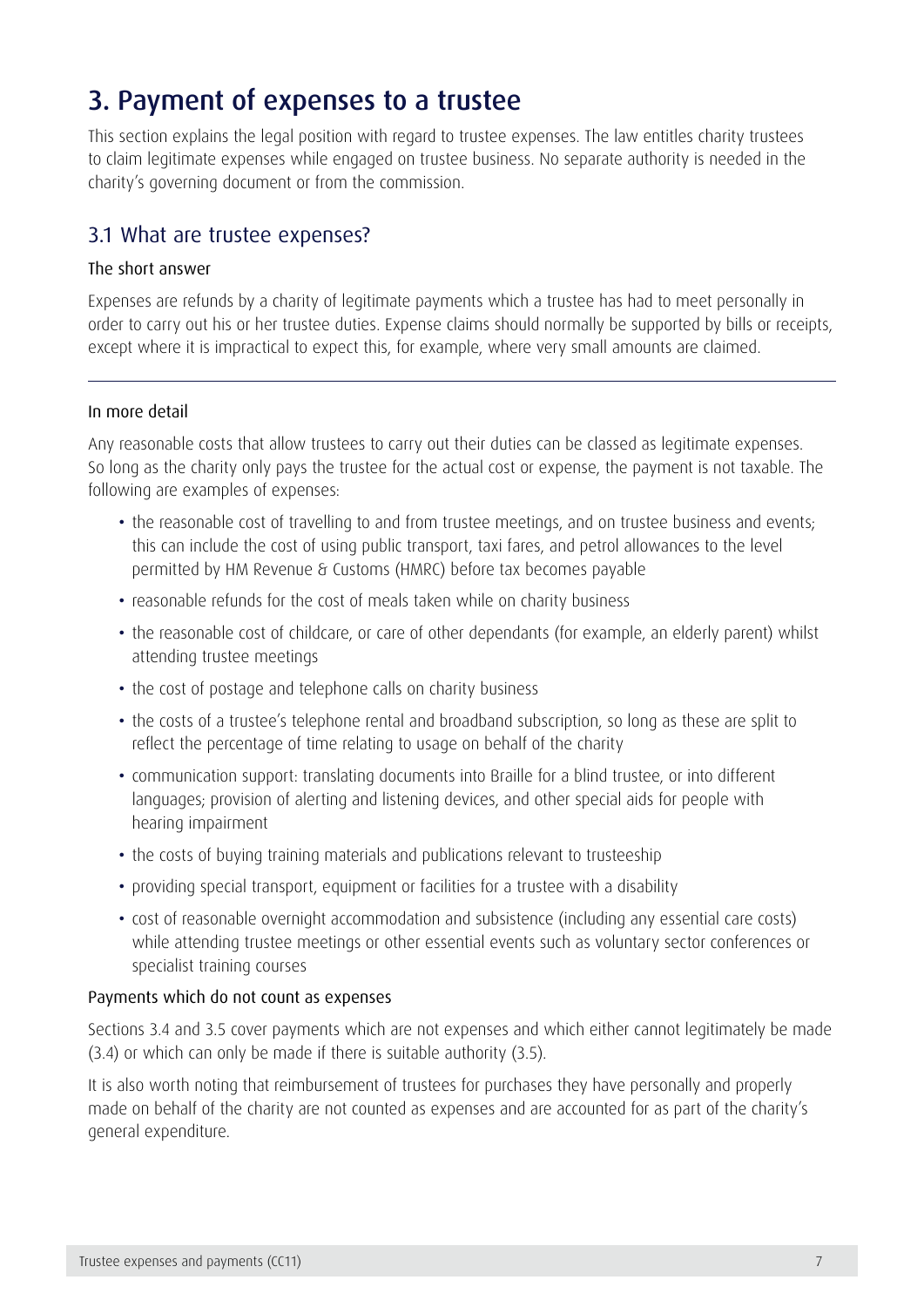## 3.2 Do charities need an expenses policy?

#### The short answer

It is good practice for charities to have an expenses policy.

#### In more detail

Paying reasonable expenses is a good way of ensuring that the whole trustee board participates in running the charity and, more generally, of ensuring that being a trustee is open to all. For example, this might be particularly relevant when seeking to recruit younger trustees or to ensure that people on low incomes can participate. Unless by personal choice, no trustee should be 'out of pocket' as a result of carrying out their normal duties and responsibilities. Charities should have a written expenses policy, setting out what is recoverable as an expense and what is not, and they should ensure the policy is clearly understood by all the trustees. If trustee boards are in doubt about whether something qualifies as an expense, they should take advice. If the commission decides that an item is a trustee benefit rather than an expense, and there is no power in the governing document to make the payment, the commission may be able to approve it if it can be shown to be in the charity's interest to do so.

### 3.3 Can trustee expenses be paid in advance?

#### The short answer

Where they consider it useful, trustee boards can make arrangements for advance payment of reasonable out-of-pocket expenses.

#### In more detail

Repayment of expenses should be dealt with as quickly as possible and can be made in cash, particularly for smaller items. Advance payment can be particularly useful where the cost can be predicted, for example babysitting costs while attending a board meeting, a standing order for a broadband connection, or perhaps the cost of staying at a hotel when attending a conference. It will also be particularly helpful for trustees on low incomes or state benefits who simply cannot afford to wait for repayment.

If the actual cost of expenses exceeds the amount advanced, then adjustments can be made. But trustee boards must be clear that any pre-payment scheme they put in place has appropriate safeguards and does not constitute a private benefit. In particular, they should ensure that any sums not spent are returned to the charity.

Where payment exceeds actual cost: any payment kept by a trustee over and above the actual cost of the expenses will be an unauthorised private gain, and liable for repayment to the charity.

Entitlement to benefits: state benefit rules have clarified that entitlement to benefits will be unaffected by payment for expenses paid in the future. In case of any dispute, clear record keeping will enable a charity to show that such payments are a reimbursement, and not income for the trustee concerned.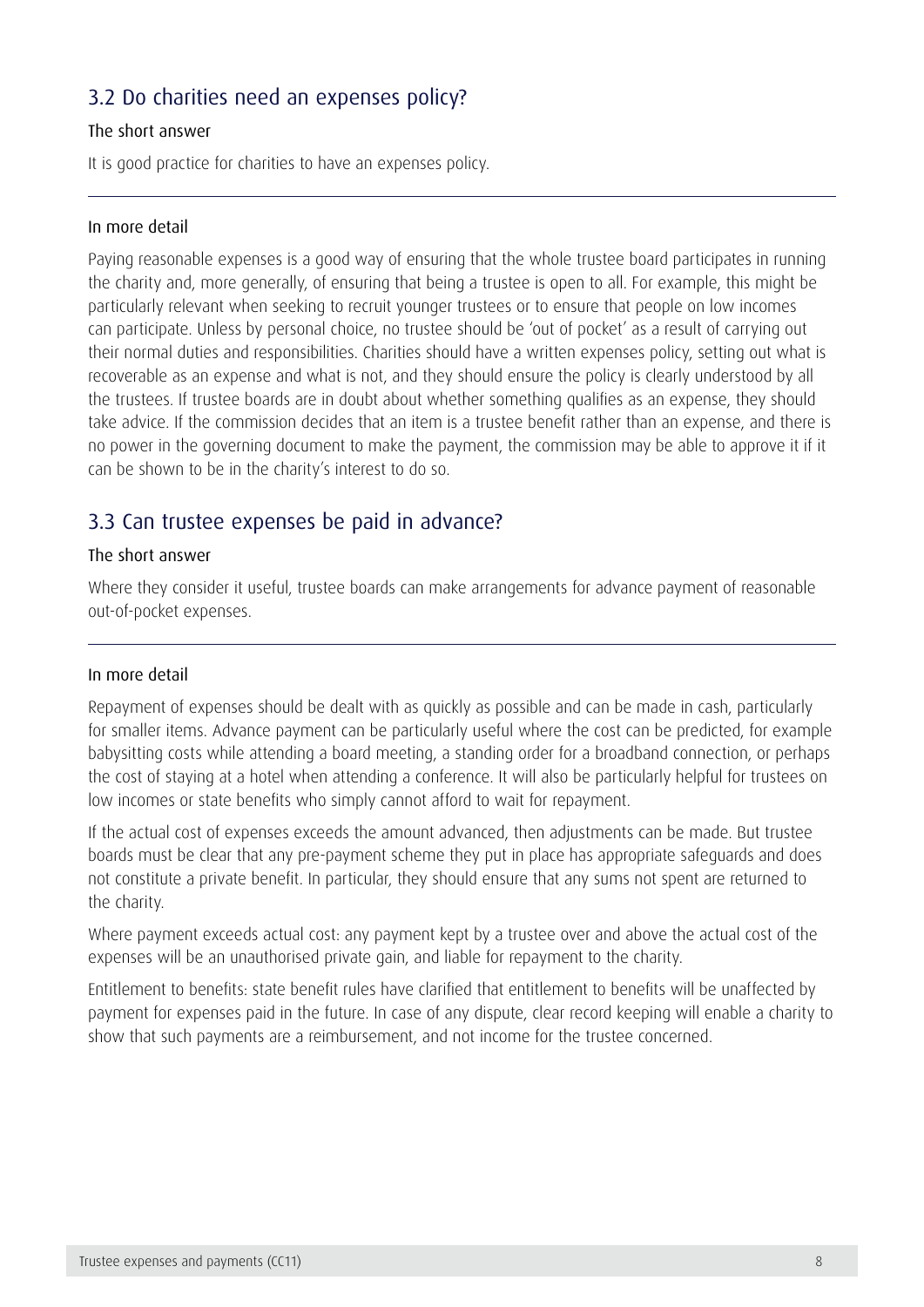# 3.4 What payments would not be legitimate trustee expenses?

#### The short answer

Expenses which are excessive, and/or which do not relate to legitimate trustee activities.

#### In more detail

The following are all examples of payments which are not legitimate trustee expenses or payments:

- payment of hotel accommodation or travel costs for spouses or partners who are not themselves travelling on charity business
- payment of private telephone bills for business unrelated to the charity
- payment of private medical insurance
- petrol mileage rates above the levels approved by HMRC for claimable expenses
- in the case of a trustee nominated by a local authority, expenses already allowed for under that authority's statutory or contractual arrangements

There are many other examples. Generally, charities should be wary of the risk of excessive or false trustee expense claims. Any misuse of charity assets for private benefit can damage public confidence in a charity, can affect the charity's ability to operate for the public benefit and is likely to amount to mismanagement or misconduct. The trustee may also be liable to repay the charity for any excessive or false trustee expense claims.

### 3.5 What legitimate payments not counted as expenses might need authority?

#### The short answer (legal requirement)

Some types of payment are often confused with expenses, when they are actually trustee benefits which HMRC will consider can be taxed as income. They can only properly be paid out of charity funds if there is suitable authority for doing so.

#### In more detail

The following are all examples of payments which are not expenses, and which the commission might need to authorise:

- • compensation for loss of earnings whilst carrying out trustee business (see section 7)
- allowances: for example, a personal clothing allowance
- honoraria (small or token sums not intended to reflect the true value of the service provided see section 5.8)
- payment for use of a trustee's property (or part of it) for storage and use of charity equipment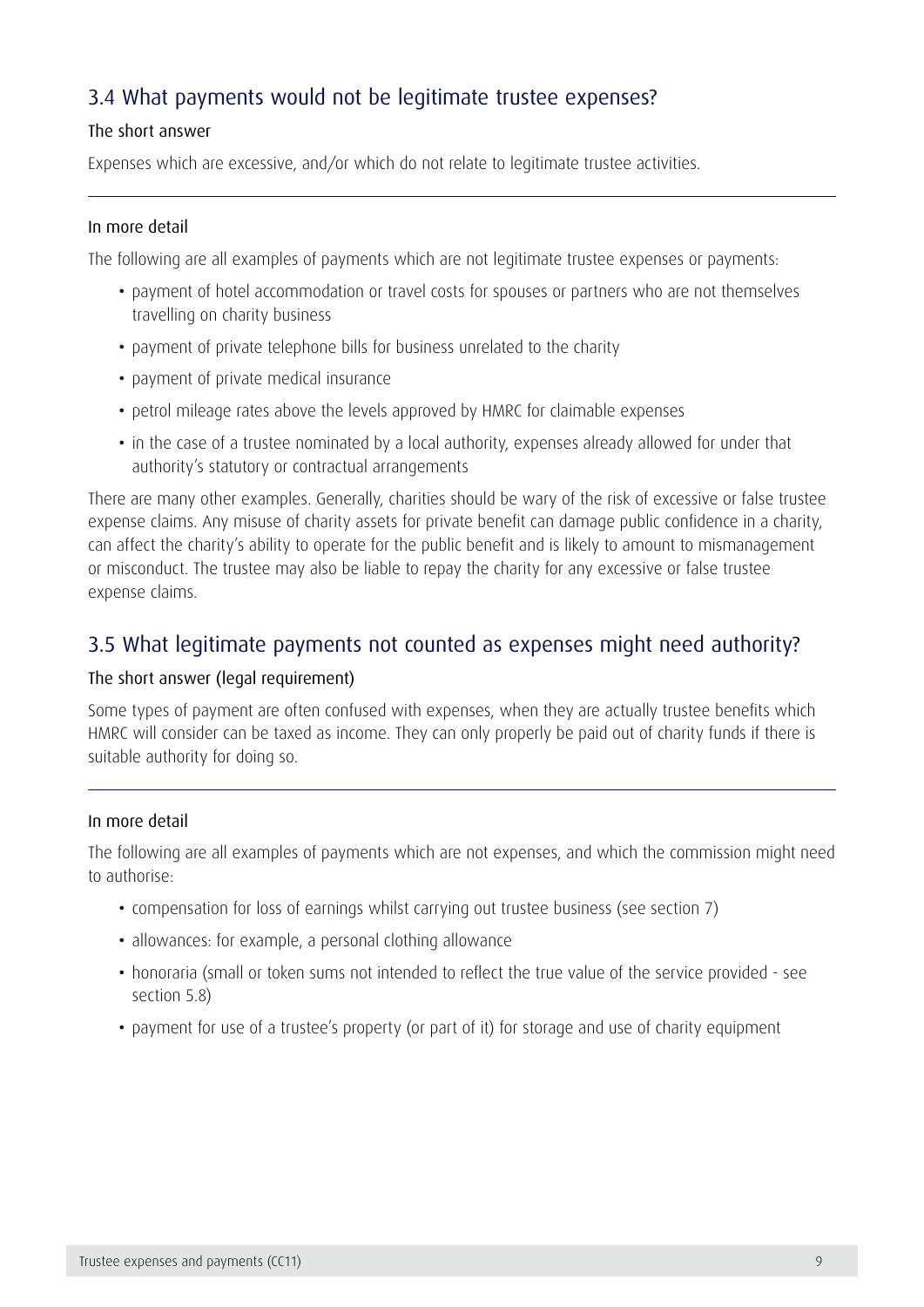## 3.6 How should trustee expenses be accounted for?

#### The answer (legal requirement)

Charities that have to prepare accruals accounts must follow the applicable Statement of Recommended Practice (applicable SORP) which sets out accounting requirements for charities. In practice, this covers all company charities, as well as all other types of charity with gross yearly incomes of more than £250,000.

As part of the SORP requirements, charities must disclose as a note to their accounts:

- the total amount of trustee expenses
- the nature of the various expenses
- the number of trustees involved

For this purpose, expenses do not include purchases made on behalf of the charity for which a trustee has been reimbursed. If trustees have received no expenses, this should also be stated.

The commission recommends that all charities should follow this approach to accounting for expenses, even if they are not formally required to follow the SORP requirements.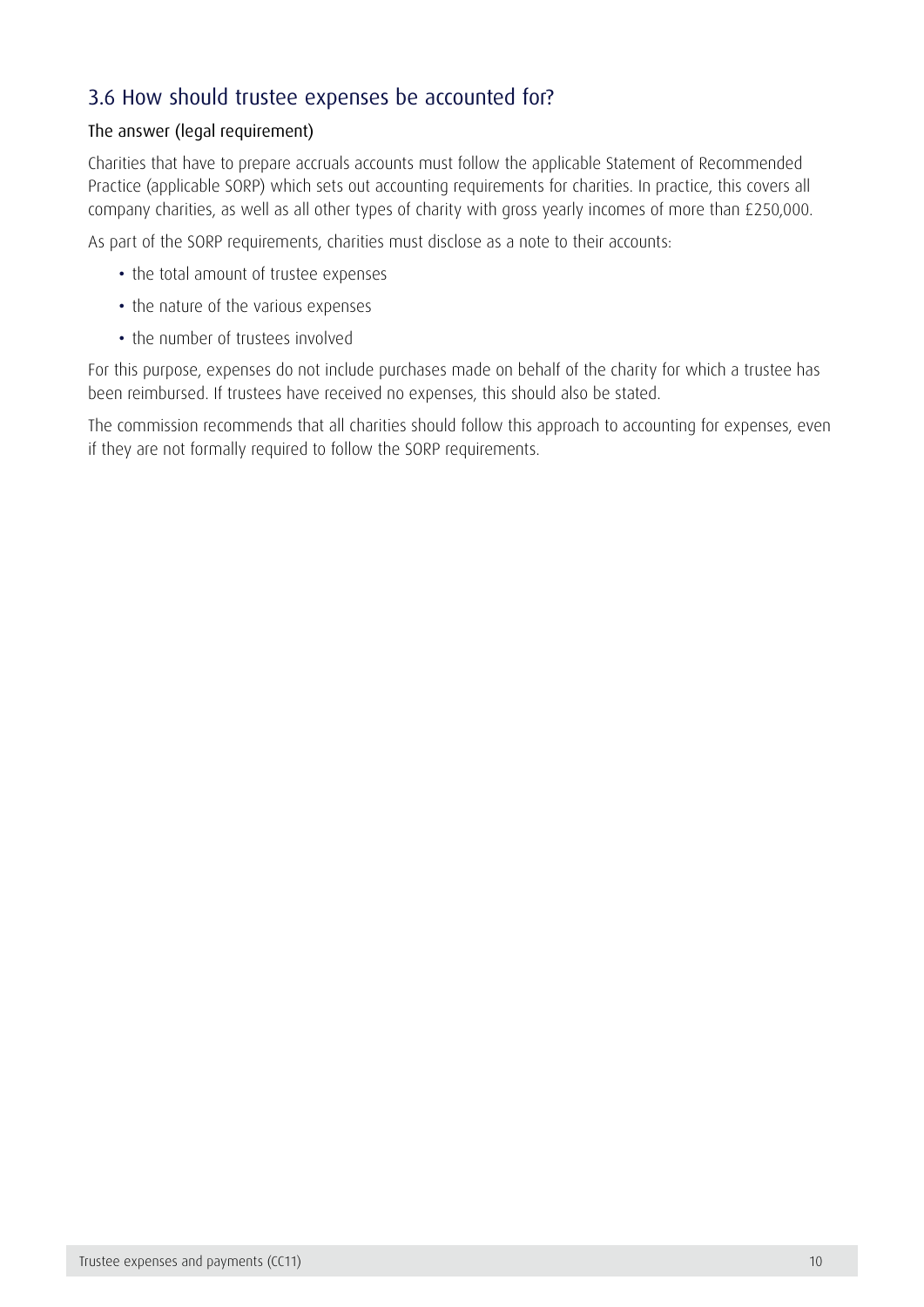# <span id="page-11-0"></span>4. Paying trustees for services

This section focuses on the power that allows charities to pay trustees for additional services they provide to their charity over and above normal trustee duties ('the statutory power'). This includes goods supplied in connection with the provision of services. Trustees must take this guidance into account before they enter into an agreement under this power.

### Introduction

Trustees can be paid for providing services (and, in some cases, goods) to the charities for which they are trustees. The power to do this and the conditions which trustee boards must follow in deciding when payment is appropriate, are set out in the Charities Act. The power also applies to:

- payments for services and goods provided by 'connected persons' broadly, family members or businesses connected with a trustee (see section 3.4)
- any trustees or nominees that may have been appointed simply to hold the title to a charity's property

The conditions that must be followed are outlined in section 4.3.

Situations not covered: charities cannot rely on the statutory power to pay their trustees where:

- the charity wishes to pay a trustee for serving as trustee (see section 5)
- the charity wishes to employ a trustee or a connected person under a contract of employment (see section 6)
- the charity's governing document has a strict prohibition against payment for services (see sections 4.2 and 4.10)
- the conditions for making the payment cannot be met (see section 4.3)

Terms used: for convenience, reference to services in the remainder of this guidance includes any goods provided to a charity, in connection with the provision of a specific service.

### 4.1 What services can a charity pay its trustees for?

#### The short answer

A charity can pay a trustee for the supply of any services over and above normal trustee duties. The decision to do this must be made by those trustees who will not benefit. They must decide that the service is required by the charity and agree it is in the charity's best interests to make the payment and must comply with certain other conditions (see section 5.3).

#### In more detail

Examples of services that may be provided by a trustee in return for payment under the power in the Charities Act include:

- the delivery of a lecture
- a piece of research work
- the use of a trustee's firm for a building job
- the occasional use of a trustee's premises or facilities
- entering into a maintenance contract with a trustee's firm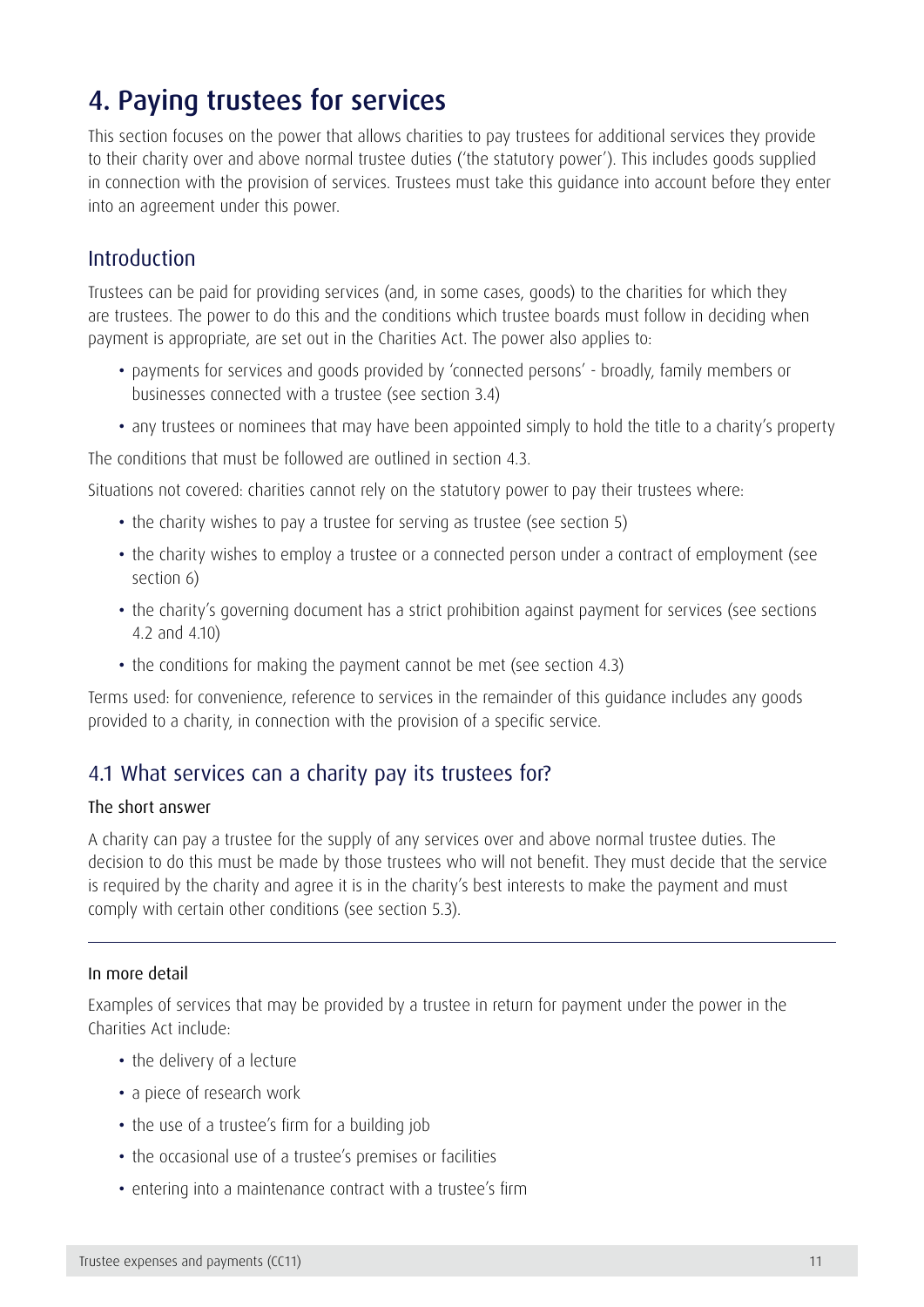- providing curtains or decorating materials for hall premises
- providing timber for a building
- providing specialist services such as estate agents, land agents, management and design consultants, computer consultancy, builders, electricians, translators, and graphic designers

The power cannot be used to allow payment for auditing services as a trustee cannot legally act as an auditor for his or her charity.

### 4.2 What if a charity already has a power to pay its trustees for services?

#### The answer

The statutory power to pay for services is additional to any other form of authority to pay a trustee which exists in law or in a charity's governing document.

Where a power in a charity's governing document is:

- more restrictive than the statutory power, for example, if it only allows payment for professional services, the charity can use the statutory power, provided there is no prohibition against payment for other services in the charity's governing document
- less restrictive than the statutory power, the charity can rely on its own power

Conditional powers: many charities have a power to pay trustees which requires the commission's prior written consent before it can be used. This is known as a conditional power. The need for the commission's consent has now been removed where charities can meet the conditions of the statutory power, which are explained in section 4.3.

### 4.3 What conditions must be met before paying a trustee for services?

#### The answer (legal requirement)

There are a number of conditions, all of which must be met before payment can be made validly. The conditions are that:

- there is a written agreement between the charity and the trustee or connected person who is to be paid (see section 4.4)
- the agreement sets out the exact or maximum amount to be paid (see section 4.4)
- the trustee concerned may not take part in decisions made by the trustee board about the making of the agreement, or about the acceptability of the service provided (see sections 4.4 and 5.5)
- the payment is reasonable in relation to the service to be provided (see section 4.6)
- the trustees are satisfied that the payment is in the best interests of the charity (see section 4.7)
- the trustee board follows the 'duty of care' set out in the 2000 Act (see section 4.8)
- the total number of trustees who are either receiving payment or who are connected to someone receiving payment are in a minority (see section 4.9)
- there is no prohibition against payment of a trustee (see section 4.10)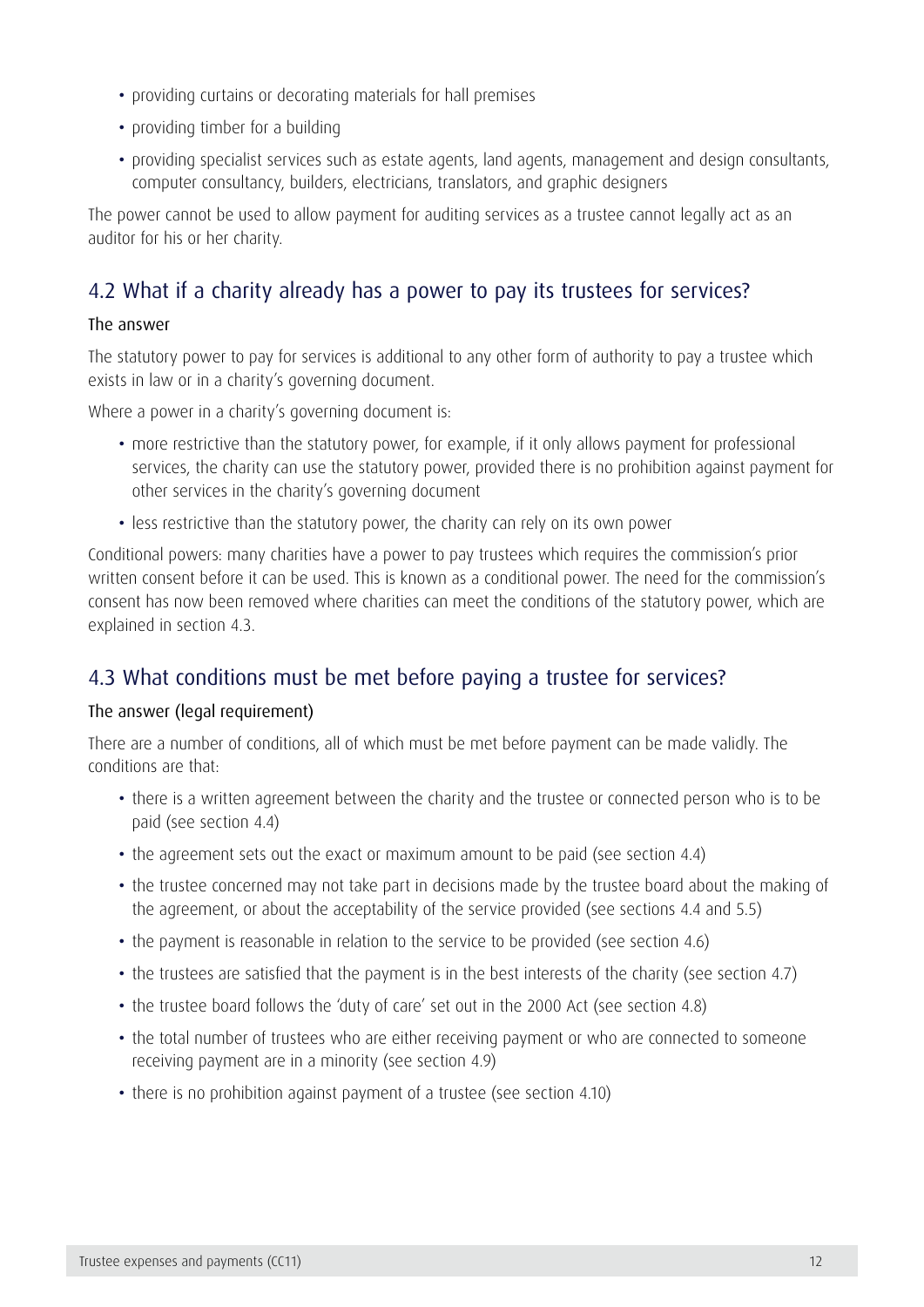It is also a condition that, before entering into this type of agreement, trustees must 'have regard to' the commission's guidance on the subject. The commission has used section 4 to provide this guidance and trustees must be able to show that:

- they are aware of this quidance
- in making a decision where the quidance is relevant, they have taken it into account
- if they have decided to depart from the quidance, they have a good reason for doing so

### 4.4 Can the written agreement to pay for a service simply be a record in the charity's minutes? If not, is there a standard format for the agreement?

#### The short answer (legal requirement)

No, recording the proposed arrangement in the charity's minutes will not be enough to meet the conditions for an agreement. There must be a separate written agreement which must cover certain issues, but there is no set format. This will depend on the nature of the service being provided, and the level of detail needed to cover it. Legal advice should be sought if an arrangement is likely to continue for some time, or if it is particularly complex.

#### In more detail

Content of the agreement: although there is no set format, there are certain elements the agreement must contain:

- an accurate description of the service to be provided
- the name of the trustee or connected person (including a business) who will receive the payment
- • details of the amount, if a 'one-off' or fixed-term payment, or else the maximum amount for services to be provided over the duration of the agreement. Where the benefit is a 'payment in kind', details of the benefit and its approximate value must be given

As a matter of good practice, it should also contain the following statements to show that the trustee board has considered these factors and has therefore complied with its duties when reaching a decision (see sections 4.6 and 4.7):

- a statement that the trustee concerned (including one who is connected to a person providing a service) will withdraw from any discussion of the trustees which has any bearing on the terms of the agreement or the acceptability of the standard of service provided; this should not, however, prevent a trustee or connected person from providing information which the trustee board may need in order to reach a decision
- a statement that the trustee concerned will not vote on any of these matters, and must not be included when deciding whether a quorum exists at a meeting to discuss them
- • Signing the agreement: the agreement must be signed by someone authorised by the trustees to do so. This could be one or more of the trustees who do not stand to benefit under the agreement, or someone who is not a trustee but who has a sound knowledge of the matter. The agreement should also be signed by the trustee or connected person who is to be paid.

Keeping a record of the agreement: as the agreement forms part of the charity's accounting records, it must be retained for at least 3 years in the case of a charitable company (6 years is recommended for best practice), and 6 years in the case of a non-company charity.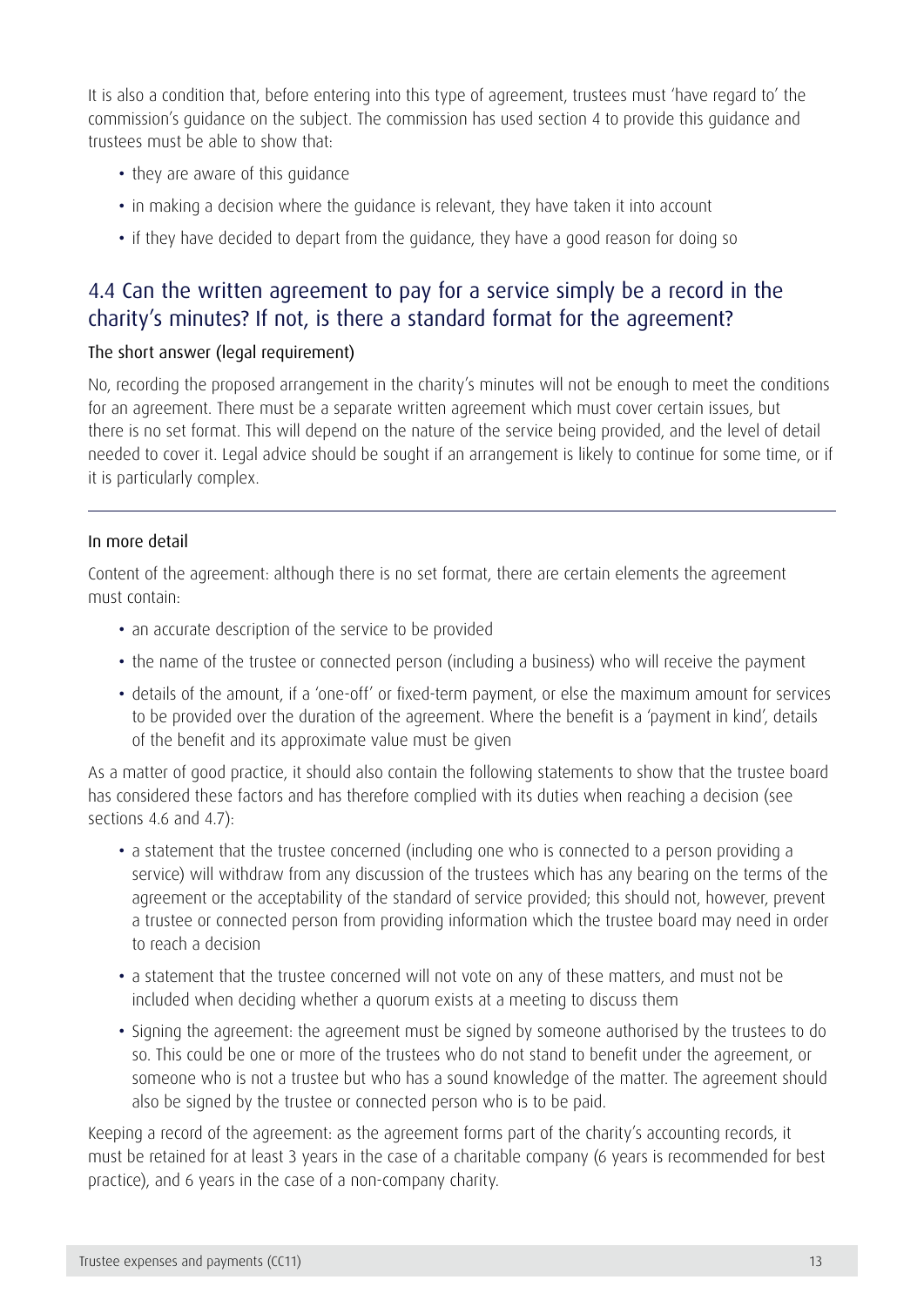# 4.5 Why are there requirements for withdrawing from meetings and not voting, and should these be recorded in the agreement?

#### The short answer (legal requirement)

The requirements are designed to ensure that any trustee who stands to benefit cannot influence the trustees' decisions relating to that benefit. Including a statement in the agreement that these requirements apply is not required by law but can help demonstrate to those who fund or use the charity that proper steps are being taken to manage the conflict of interest.

#### In more detail

Requirement to manage conflict of interest: one of the conditions that must be met when using the power is that the trustee concerned must not take part in any discussion or vote on any decision of the trustee board in setting the terms and conditions of the payment, or any decision to allow or continue with the payment.

It will not be a breach of this requirement if, before its discussion, the trustee board simply asks the person concerned to provide any information necessary to help make a decision.

Breach of condition: if this condition is not met, the commission can require the repayment of all or part of any money received, including the monetary value of any 'payment in kind'. The commisssion can also require the charity to withhold further payment.

If the condition is breached, it will not affect the validity of the services provided.

Further advice: [Manage a conflict of interest in your charity](https://www.gov.uk/manage-a-conflict-of-interest-in-your-charity) provides more detailed advice about managing conflicts of interest.

### 4.6 What constitutes a 'reasonable payment'?

#### The short answer

There are a number of factors to take into account, relating to affordability, price and quality. In terms of price and quality, trustee boards should normally test the market and use comparisons for similar work to ensure they are paying no more than the 'going rate'.

#### In more detail

Factors to consider: when considering whether a payment is reasonable, trustee boards should consider:

- whether the charity can afford the payment
- the value to the charity of the services provided by the trustee
- the quality of the service and the reliability of the supplier
- any costs previously paid by the charity in obtaining those services
- how much other organisations pay for similar services in similar circumstances
- the implications for the reputation of the charity with its donors, funders, members and supporters, and with the general public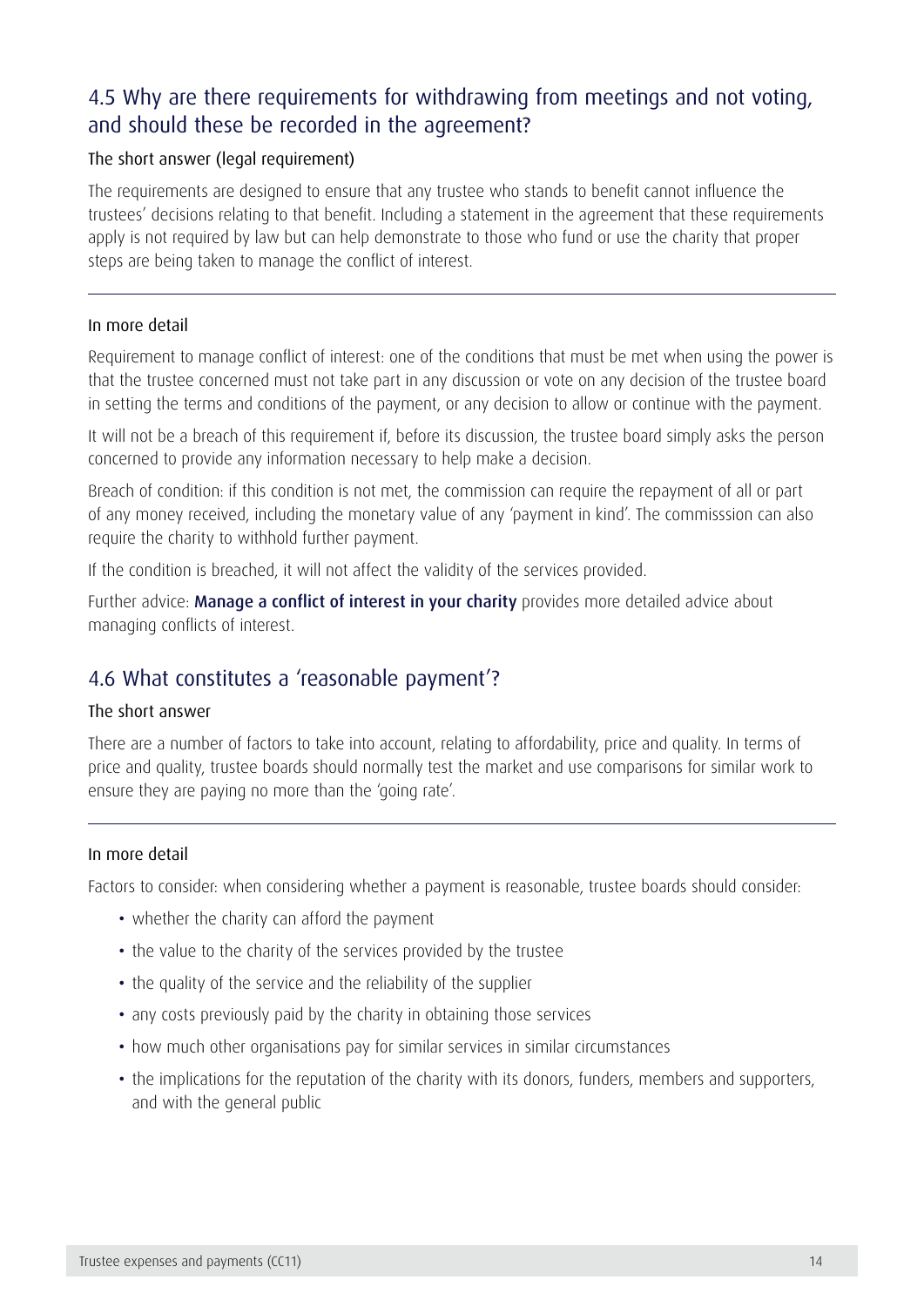Making comparisons: trustee boards should obtain quotations from other suppliers, unless the amounts involved are very small. Proper records should be kept of these, and of any other information used in making comparisons. Generally, the higher the costs, the more trustee boards need to be able to show they have properly tested the market and have obtained value for money. And where a charity has a policy on procurement and purchasing, trustees should ensure they comply with its terms when paying for services from a trustee.

Tendering may not be required: a full tendering exercise (ie obtaining bids from interested suppliers) will not always be economic or appropriate - for example, if the transaction is relatively small, and a good quality service can be provided quickly and at low cost. Trustee boards should ensure a proper record is kept of the basis for their decision, including why the level of payment is considered reasonable - preferably by reference to payments in similar situations.

# 4.7 How do trustees decide that this sort of payment is 'in the best interests of the charity'?

#### The short answer

Before making a decision, trustee boards must be satisfied that the arrangement is in the best interests of the charity. This means they should be satisfied that the service is required by the charity. They should also be able to show there is a clear advantage to the charity in using one of its trustees instead of someone else. In many cases, this will involve a simple financial advantage, but there can be other factors that might influence a decision to pay a trustee. These should be weighed against any likely disadvantages; for example, that the person would be barred from contributing to decisions about the scope of the service and its terms and conditions.

#### In more detail

Value for money: the service must be needed by the charity, and the trustee concerned must be sufficiently experienced and skilled or qualified to deliver it. There may be a cost advantage in using a trustee, but this does not always mean work should be done 'on the cheap'. Quality is important, and speed of delivery might also be a factor. Trustee boards must be satisfied that the charity will be receiving value for money, and that there will be no adverse affect on its reputation, or levels of support and funding. The board must ensure that the charity can afford the cost of the service, without any adverse impact on the charity's activities.

Knowledge of the charity: a particular knowledge of the charity and its working environment can sometimes be an advantage. A trustee board may decide that for less - or no more - than the market rate, it can use the skills of a trustee who knows the specific requirements of the charity, and is perfectly competent to do the work in question.

Purchase of goods: where goods are supplied by a trustee in connection with a service provided, again there must be a clear advantage. This will normally mean items being supplied at a favourable rate. Where quality is also a factor, there should still normally be a significant 'value for money' advantage to the charity.

When there is no advantage: where there is an unfavourable financial comparison with an outside supplier, and no weight of special expertise or knowledge that would tip the scales, the charity should use the supplier who is not a trustee. There would be no clear advantage in using the trustee, because of the need to manage the conflict of interest (see sections 4.4 and 4.5).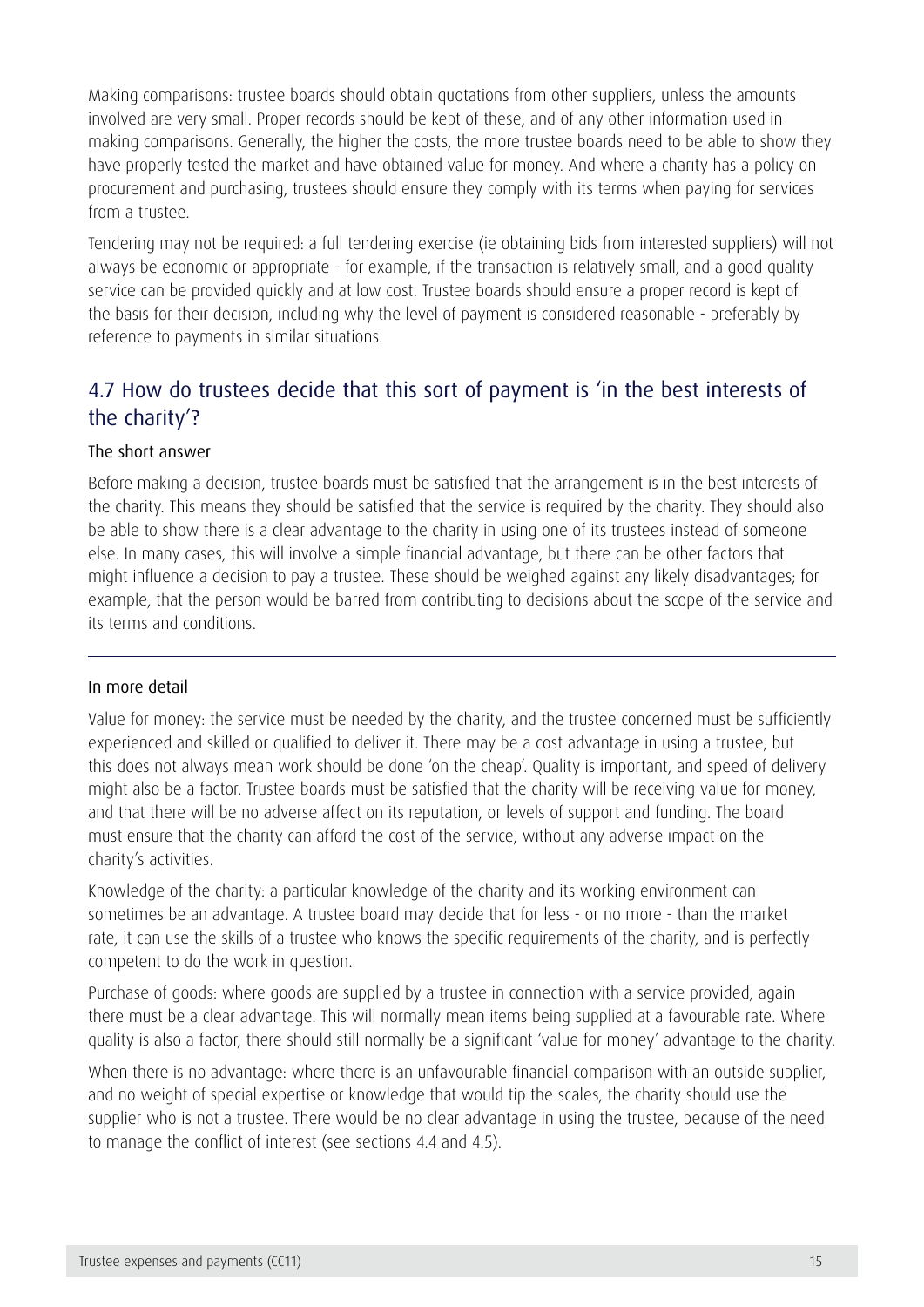# 4.8 What is meant by the 'duty of care' and how does it influence the decision to pay trustees for the provision of a service?

#### The short answer (legal requirement)

The statutory power requires trustees who use the power to follow the duty of care set out in the 2000 Act. This means that the trustee board must act honestly and in good faith, and must exercise all reasonable care and skill in reaching their decision.

#### In more detail

Exercising all reasonable care and skill means allowing for:

- any special knowledge or experience a person has or says they have
- any special knowledge it is reasonable to expect from a business or professional person when acting in either capacity

The level of competence and proficiency required of a trustee will vary according to the level of expertise the person has.

In order to fulfil their duty of care when deciding to pay one of their trustees, the commission would expect trustee boards to:

- exercise the power responsibly in the best interests of the charity
- take professional or other appropriate advice when in doubt
- be clear that payment of a trustee can be justified
- ensure that conflicts of interest are properly and openly managed
- ensure that agreements are complied with and that any poor performance is identified and addressed
- retain the agreement as part of the charity's records as required by law
- disclose the payments in the charity's accounts

### 4.9 How many trustees can be paid at any one time for providing services?

#### The answer (legal requirement)

The statutory power can only be used if, at the time in question, the total number of trustees receiving payment from the charity's funds will be in a minority on the trustee board.

When assessing this, the trustee board needs to take into account the number of trustees who are receiving directly or indirectly (through a connected person) any trustee payment as defined in section 4.2. This means they need to include:

- any trustees connected to persons or businesses receiving payment
- any trustees who are receiving payment for serving as trustees
- trustees who are also paid employees of the charity
- trustees receiving any other form of trustee benefit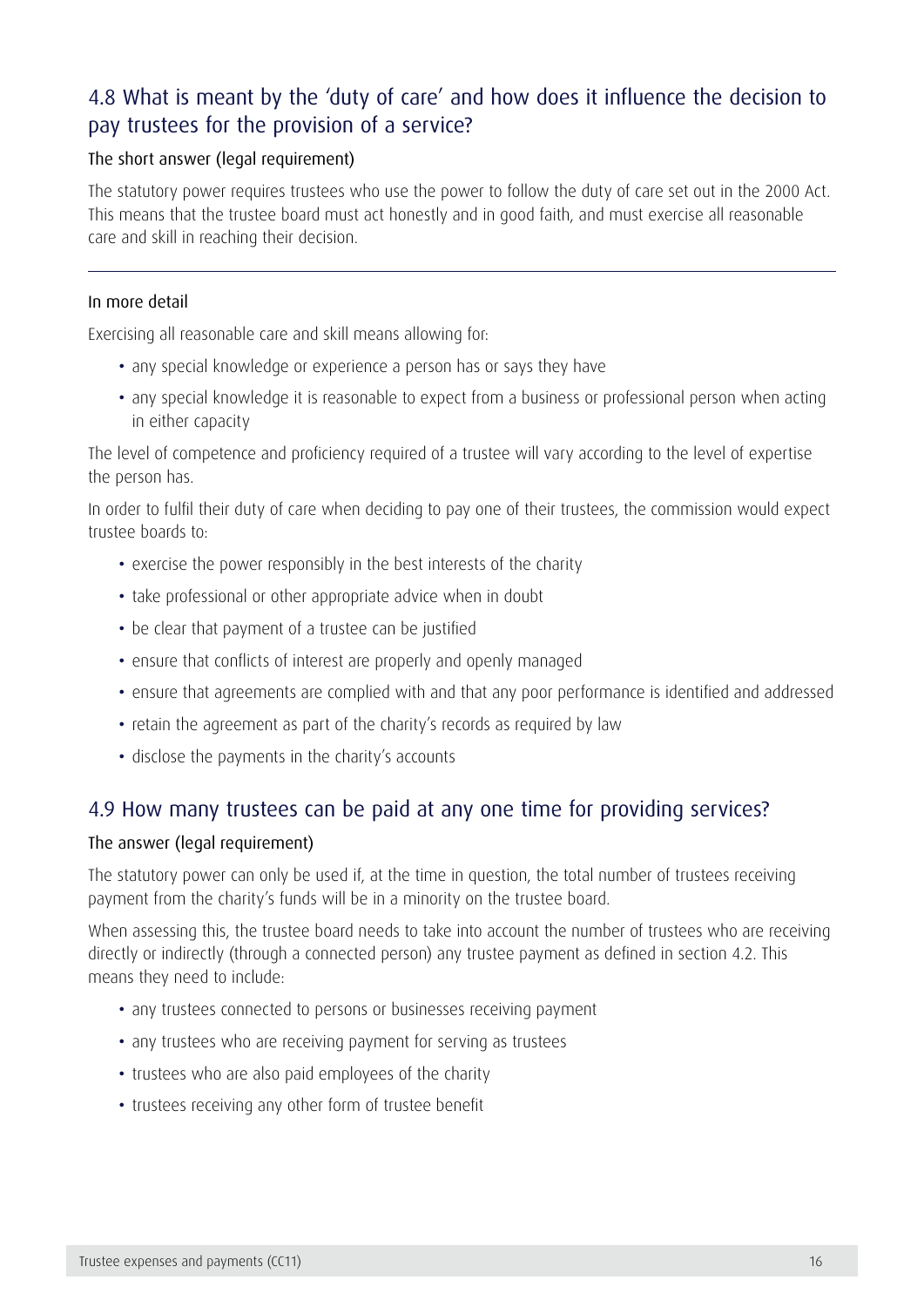For the purpose of deciding if the meeting is quorate, those trustees who face a potential conflict of interest as a result of the issue being discussed should be excluded.

If there are only two trustees, the new power cannot be used, since paid trustees would not then be in a minority. If there is no other authority for the payment, either the commission's approval will be needed, or, if the governing document allows it, the trustees can appoint an additional unpaid trustee, which would then allow the new power to be used.

## 4.10 Can a charity pay one of its trustees for services even if its governing document prohibits this?

#### The short answer (legal requirement)

No. In these cases, payment can only be made after the prohibition has been removed by the commission or, in some cases, by the charity itself. The effect of removing the prohibition will be to enable a charity to use the statutory power to pay trustees for services: it would not allow any other form of trustee payment.

(See 4.2 for the position where there is a conditional power, rather than any outright prohibition.)

#### In more detail

When a charity can remove a prohibition: a charitable company may remove a prohibition on payment by amending its governing document without involving the commission so long as:

• there are enough members (who are not also trustees) to form a quorum to consider the alteration

Members who are also trustees should not vote on the resolution to remove the prohibition (but they can vote to adopt a power that goes no further than the statutory power, if there is no prohibition).

When the commission's consent to the removal of a prohibition is needed: an unincorporated charity cannot use the power of amendment set out in the Charities Act. An unincorporated charity will either need to:

- apply to the commission for a short scheme to remove the prohibition
- approach the commission for written consent if its governing document already contains a suitable power of amendment which can only be used with the commission's prior consent

Where a charitable company does not have any members, or enough members who are not trustees to form a quorum to consider an amendment to remove a prohibition, the commission's consent will be needed. In this case, the trustees will need to apply to the commission for an order.

When the commission is asked to provide consent or make a scheme or order in these cases, it will take into account any evidence about the reasons for including the prohibition and whether the change will be in the charity's interests.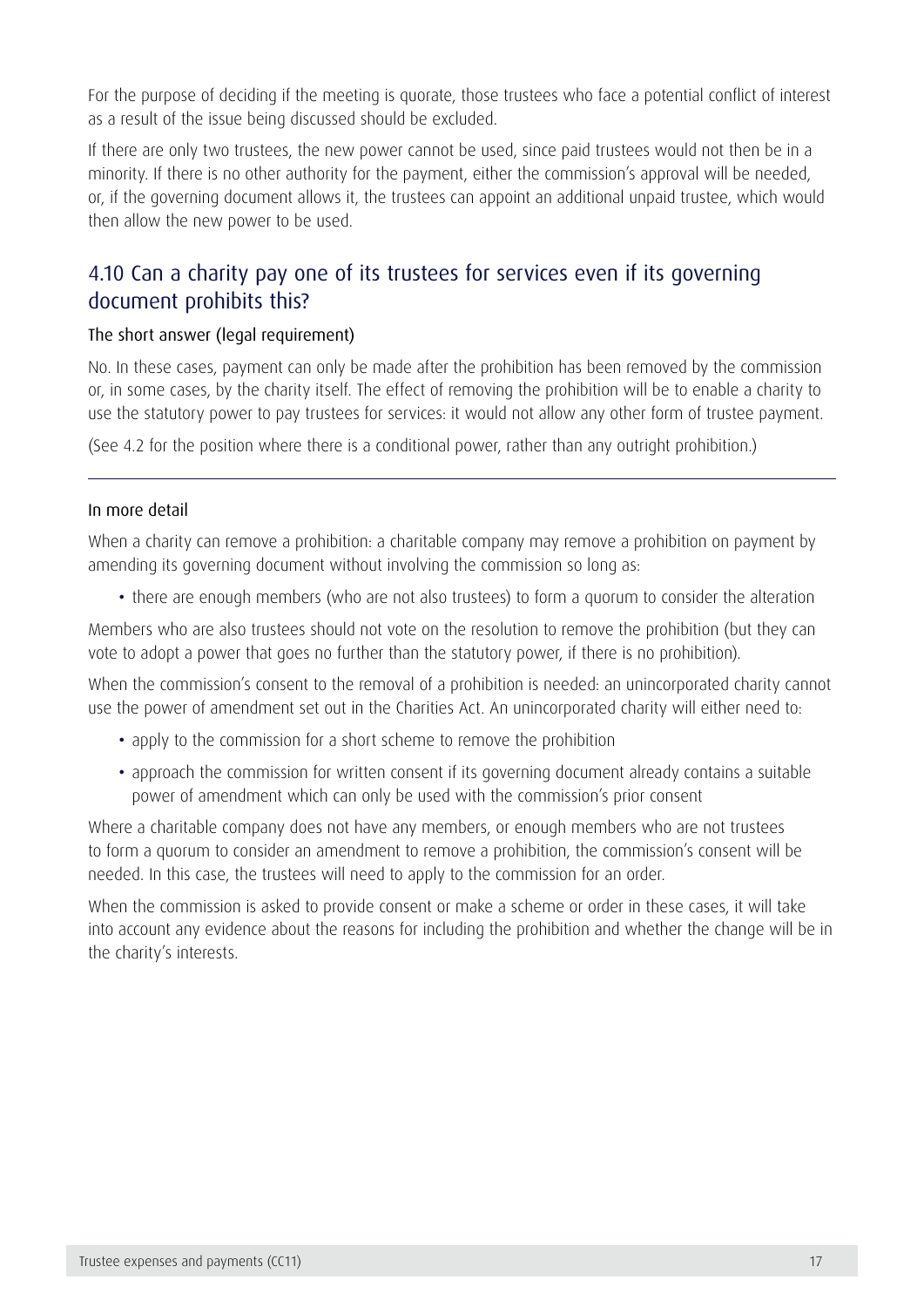## 4.11 Can the agreement to pay a trustee for a service be amended?

#### The short answer

Yes - by a majority decision of the trustees who do not stand to gain. It is also necessary in these cases either for the trustee being paid to agree the change or for the contract to provide for such a change.

#### In more detail

Any change to the terms and conditions of the agreement must be discussed and approved by a meeting of the trustee board in the absence of the trustee who is providing the service (or who is connected to someone doing so). The new terms must be in the best interests of the charity, and they must be agreed by a majority vote of the trustee board - again excluding the trustee concerned, who must not form part of the quorum for the purpose of the meeting. The trustee board's decision to vary the terms should be recorded in the minutes of the meeting at which that decision is taken. (As with the original agreement, the trustee concerned can be asked to provide information to the trustee board ahead of any discussion.)

An agreement can usually only be varied with the agreement of all the parties. If this is the case, an amended written agreement should be made.

### 4.12 Must these payments be mentioned in the charity's accounts?

#### The short answer (legal requirement)

Yes, in the case of accounts prepared on an accruals basis - in other words, charitable companies and those other types of charity with a gross yearly income of more than £250,000.

#### In more detail

Under the applicable SORP accounting framework, charities that prepare their accounts on an accruals basis must give details of payments and other benefits to charity trustees and connected persons - including family members and businesses. They are also required to say under what legal authority the payment is made, together with the reason for it.

Although there is strictly speaking no need for this in the case of charities that prepare accounts on a receipts and payments basis, the commission recommends, as best practice and to enhance transparency, that similar details are provided. This can help protect trustees from accusations that they are benefiting in some hidden way.

#### See [Charity reporting and accounting: the essentials \(CC15b\)](https://www.gov.uk/government/publications/charity-reporting-and-accounting-the-essentials-cc15b)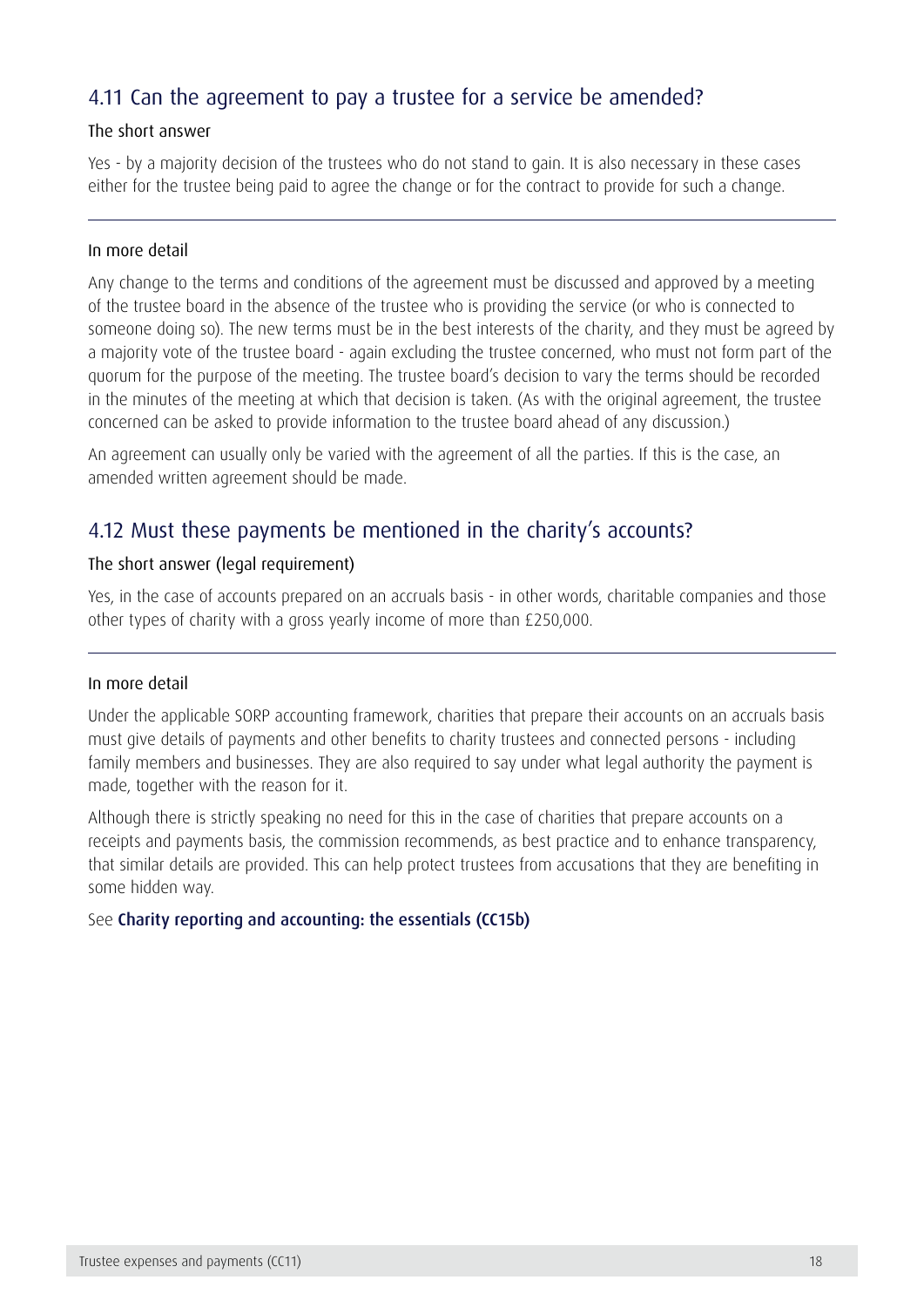# <span id="page-19-0"></span>4.13 What if a charity wants to pay for a service to be provided by a trustee or connected person, but cannot comply with all of the conditions of the statutory power?

#### The answer

If not all of the conditions set out in section 4.3 can be met, trustee boards are advised to contact the commission with the details before making any payment, to see if it can give its approval. The commission will not approve any proposal involving excessive costs, or which will result in an unacceptable personal benefit, or anything else clearly against the interests of the charity. But if a proposal is reasonable in terms of cost, conflicts of interest are managed and it represents a clear advantage to the charity, rather than to the individual concerned, the commission will usually authorise it. It will take into account the overall level of trustee payment, and any other relevant circumstances when assessing such cases including whether such a payment is expressly prohibited.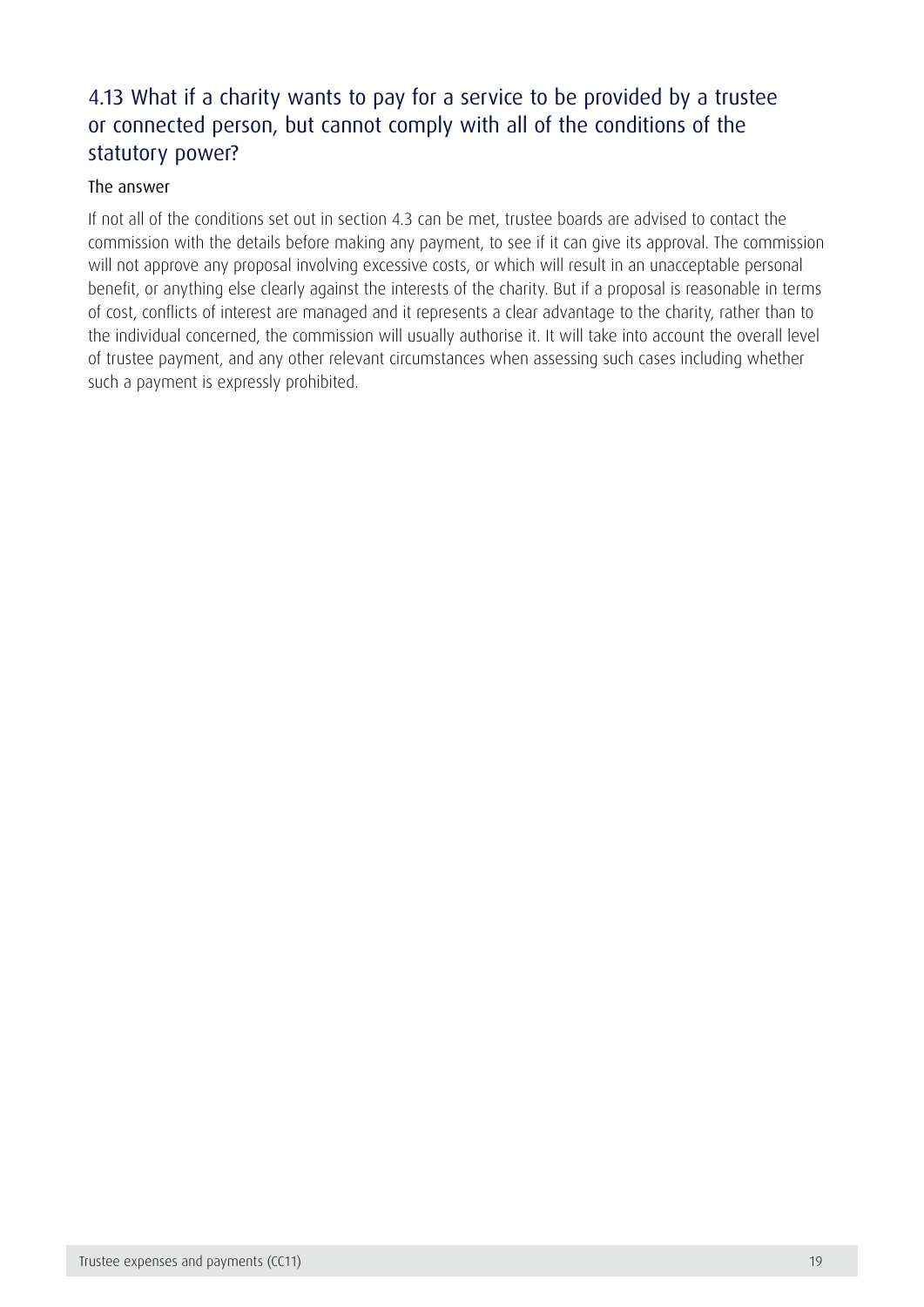# 5. Paying for trusteeship

This section explains the limited circumstances in which trustee boards can pay a trustee for carrying out trustee duties.

## 5.1 What is the difference between paying a trustee for the provision of a service and paying for trusteeship?

#### The short answer

While there is a general power to pay a trustee for providing services, there is no such general power to pay a trustee for carrying out trustee duties. Charities cannot do this unless they have a suitable authority, either in the charity's governing document, or one provided by the commission or the court.

#### In more detail

Paying a trustee for the provision of a service usually involves a charity making a one-off or occasional payment to a trustee who is to provide it with a specific service that is quite separate from his or her normal trustee duties. Many charities already have a specific power to do this in their governing documents. If not, they can usually rely on the statutory power contained in the Charities Act, described in section 4 of this guidance.

In contrast, payment for trusteeship means that a trustee receives payment from a charity for carrying out his or her normal trustee duties. In some cases, payment will be made on a continuous basis whenever these duties are carried out; or it may take the form of a periodic or annual allowance; or it may be made on an occasional basis, intended to reflect only a certain aspect of the trustee role, or to enable a trustee to attend a specific meeting or event.

Crucially, there is no general power in charity law for trustee boards to make such payments, and normally they cannot do so unless their governing document specifically allows it, or unless they have authority from the commission or the court. (There are only very limited exceptions to this - occasionally where charities may be regulated primarily by legislation other than the Charities Acts.)

Without such authority, any such trustee payment is a breach of trust (see section 4.2) - even if the charity benefits from the transaction. As this might mean the trustee board or the individual trustee who has been paid being made liable to repay all or part of the payment, trustee boards without a suitable power should seek authority before any payment is made. Unauthorised payments may be evidence of misconduct or mismanagement.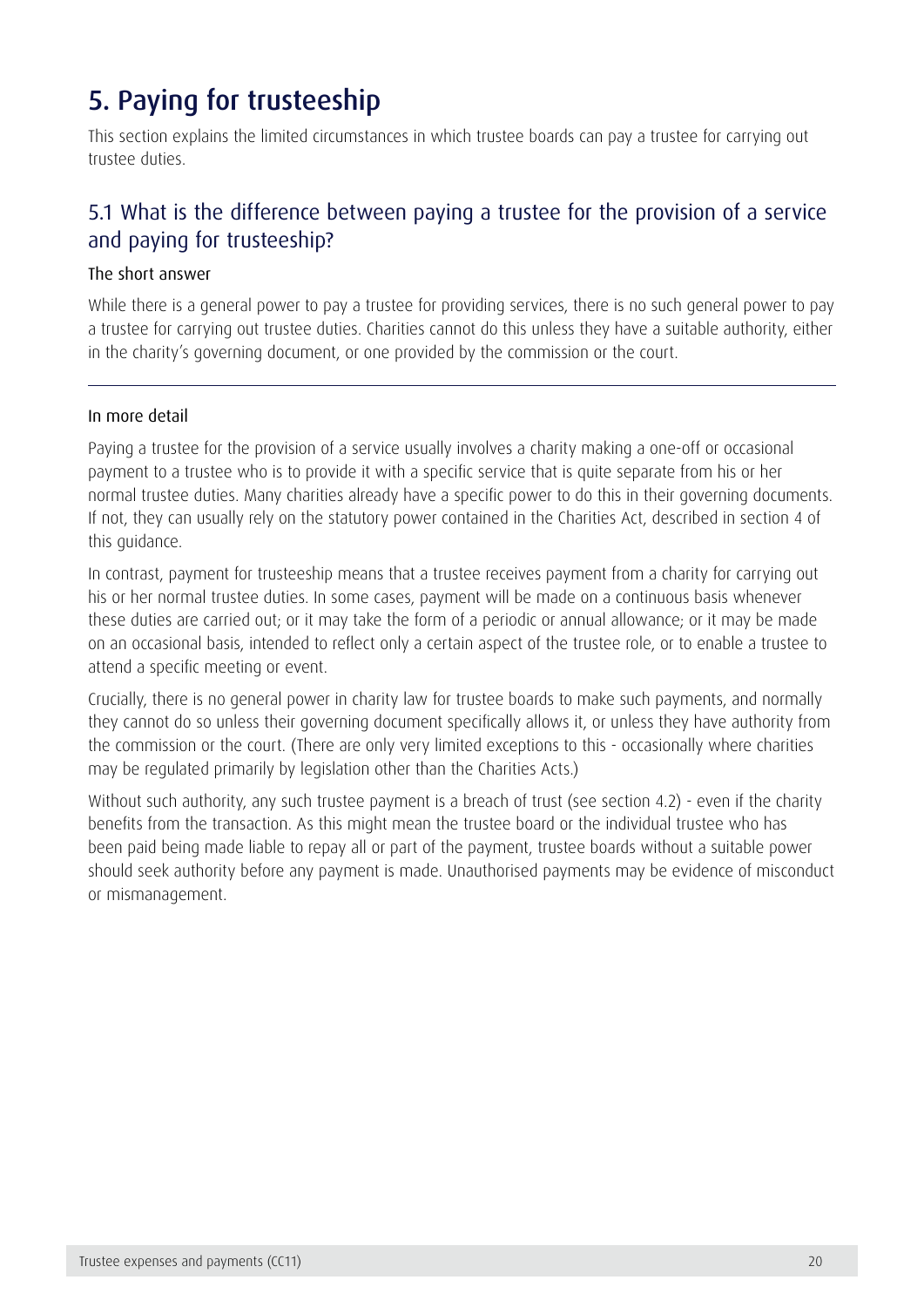# 5.2 Is paying for trusteeship contrary to the voluntary principle?

#### The short answer

Unpaid trusteeship has always been a distinctive feature of charitable activity, and greatly enhances public confidence and trust in charities. There is a general expectation that charity assets should be used directly for the purposes of the charity. As a consequence, any departure from this position is only likely to occur in exceptional circumstances and needs to be fully justified by trustee boards as being clearly in the interests of their charity.

#### In more detail

There are circumstances where payment may be justified (see section 5.3), but trustee boards need to be clear they can justify a decision to pay one or more of their trustees, and that they can also manage the risks involved in doing this. A major risk area will be the need to manage conflicts of interest. The more trustees who stand to benefit, the bigger the risk and potential disadvantage, particularly in terms of conflicts of interests.

Trustee boards should consider carefully whether there is likely to be any adverse effect on the reputation of the charity amongst its supporters and users - the charity might attract criticism if payment appeared to be excessive and widespread. An open and transparent approach to explaining the reasons for payment, and to accounting for them, will help reduce the level of risk.

Trustee payment must only be incidental to the purposes of a charity, and if a charity appears to be becoming a vehicle for trustee payment, the commission will use its powers to protect its assets. In an extreme case, charitable status could be placed in jeopardy.

### 5.3 When can paying for trusteeship be justified?

#### The short answer

When there is a clear and significant advantage to the charity that will outweigh any disadvantages.

#### In more detail

If the commission is asked to approve a payment, it will normally only do so where a charity's complexity of operation has led to an unusually high burden of trusteeship. This will usually involve a trustee exercising a higher degree of responsibility and supervision in a complex field of activity, perhaps because of the breadth and range of activities undertaken by the charity.

It is often argued that payment can overcome difficulty in recruiting new trustees. There are, however, many methods of recruitment, including targeted advertising and online publicity, use of specialist agencies and trustee brokerage services, and use of open selection processes. Before considering payment, the commission advises charities to review the effectiveness of their recruitment mechanisms; see the guidance [Finding new trustees \(CC30\)](https://www.gov.uk/government/publications/finding-new-trustees-cc30).

In many cases, simply paying legitimate reasonable expenses may be all that is needed to reassure potential recruits that they won't be out of pocket by taking on trusteeship; generally, the commission recommends that all charities have a written expenses policy (see section 3).

But if trustee boards are convinced that only payment of a more direct benefit will enable them to obtain the skills, experience, and diversity they need for the charity, the commission will consider a reasoned case based on the factors set out in section 5.4. This includes payment where compensation for loss of earnings is a factor (see section 7).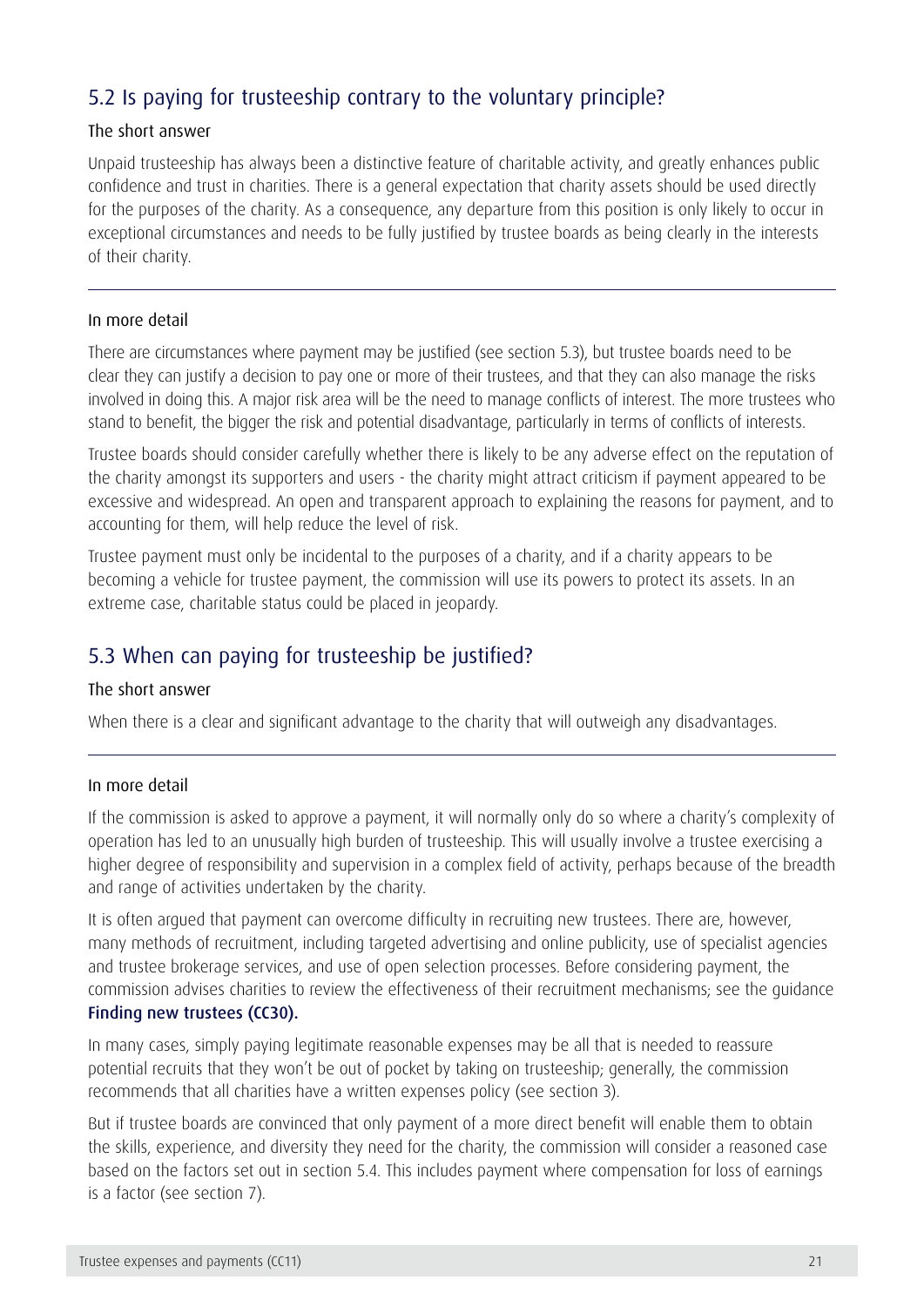#### Case study

A large grant-making charity applied for remuneration for future chairs and certain trustee posts on the basis of the high level of time and commitment involved. The charity felt that, without offering payment for the time commitment and for the responsibilities that come with oversight of a multimillion pound organisation, it could not attract the right calibre of candidate, and would be likely to attract only those who were retired or 'well-off'. It provided evidence that, even with a well targeted recruitment campaign, it was struggling to attract the right calibre of candidate.

The commission approved payment for chairs, but rejected an application for payment of five other trustee posts, for which the charity wished to attract experts in its field. There was little similarity in time commitment compared with the chair, and no evidence that these posts were difficult to recruit for; indeed, previous recruiting campaigns suggested the opposite was the case, as a number of well-qualified candidates had come forward.

There are many reasons for becoming a trustee - financial reward rarely ranks among them. Identification with a particular cause or purpose, a sense of serving the community, or the opportunity for personal development, can all attract people to trusteeship. Where this is the case, charities should find no difficulty filling trustee vacancies. Generally the commission advises that trustee boards look at a number of recruitment methods before they consider trustee payment as an option: the commission would need to see evidence that there is a lack of volunteers with the right skills.

It is likely that a charity will expect a trustee who is paid to have special knowledge and experience and that consequently the level of care and skill expected of that trustee will be higher than for someone who is not paid.

### 5.4 What factors should trustees cover when applying to the commission to approve a payment?

#### The short answer

The trustee board should show why the charity will not be as effective without payment. If it is proving difficult to recruit new trustees without payment, the board should normally provide evidence that it has made a serious attempt to recruit trustees on an unpaid basis. It is not in the interests of a charity to pay a trustee if it is easy to appoint one with the right skills and competence to act without payment.

#### In more detail

Main factors to consider: The trustee board needs to show:

- what steps have been taken to recruit trustees without payment if none, then reasons should be given
- why it considers there are clear and significant advantages to the charity in paying a trustee rather than, for example, spreading duties among other trustees, or increasing the number of unpaid trustees (if the governing document allows it)
- whether the functions to be carried out are genuinely those of a trustee as distinct from functions of an employee or a consultant; has the charity made the right balance between its executive and nonexecutive functions?
- that the payment can be shown to be reasonable and affordable, and will not affect the charity's ability to carry out its objects
- what risks they have identified and how they will manage them (see section 5.2)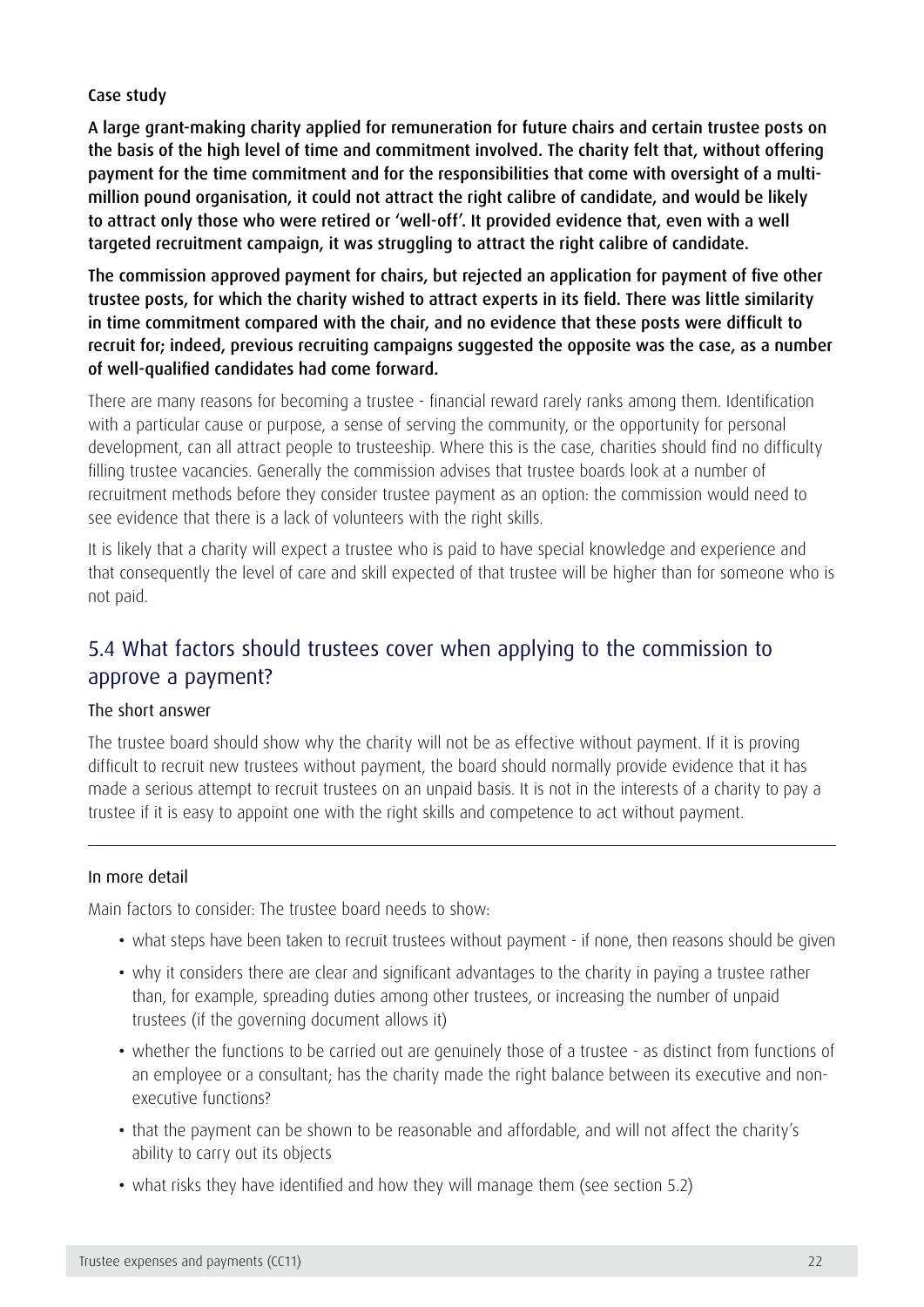- how the unpaid trustees will be able to review performance (including dealing with poor performance), judge value for money and, if necessary, bring the payments to an end
- how the conflicts of interest will be managed, so that the 'conflicted' trustee can still take an effective role in the governance of the charity

In cases where the commission is able to provide authority, it would normally expect to give this where the number of trustees benefiting is in a minority.

Applying for approval: all applications for authority to make payments to a charity's trustees should be made using the **[trustee payments application form](https://www.gov.uk/payments-to-charity-trustees-what-the-rules-are)**. Using the form will ensure that the commission are given all the necessary information in one submission, avoiding the need for additional rounds of correspondence.

Making comparisons: to manage or help avoid conflicts of interest and to provide objective evidence, charities may find it useful to consider 'benchmarking' (testing what is the 'going rate' for a similar job in a broadly similar organisation), or using review mechanisms - such as payment committees or outside bodies - to review pay scales.

In some cases, the commission may include provisions for benchmarking or review in its payment authority.

Consultation: in some cases, particularly where larger charities wish to pay significant numbers of trustees (for example, payment of chairs and regional chairs, payment of whole boards), the trustee board may wish to consider whether it would help to consult with those with a significant interest in the charity or any of its stakeholders. 'Stakeholders' can include anyone with a direct interest in the charity's operation: funders, donors, users and beneficiaries, members, staff, volunteers, business/operating partners, and other relevant regulators or agencies.

#### Case study

A large educational trust running a group of schools had expanded considerably, and was looking to extend its operations still further into Academy schools. The trust was attempting to recruit a new chair with a commitment of around 60 days per year; it sought authority for reasonable payment in recognition of the increased time commitment and complexity the role of chair now demanded.

The commission was satisfied the trust had conducted an extensive advertising campaign, including use of a leading recruitment agency. The results showed considerable reluctance to undertake the commitment required on an unpaid basis. It agreed the proposed remuneration of the chair, subject to its further approval to any subsequent increases in the agreed rate of payment.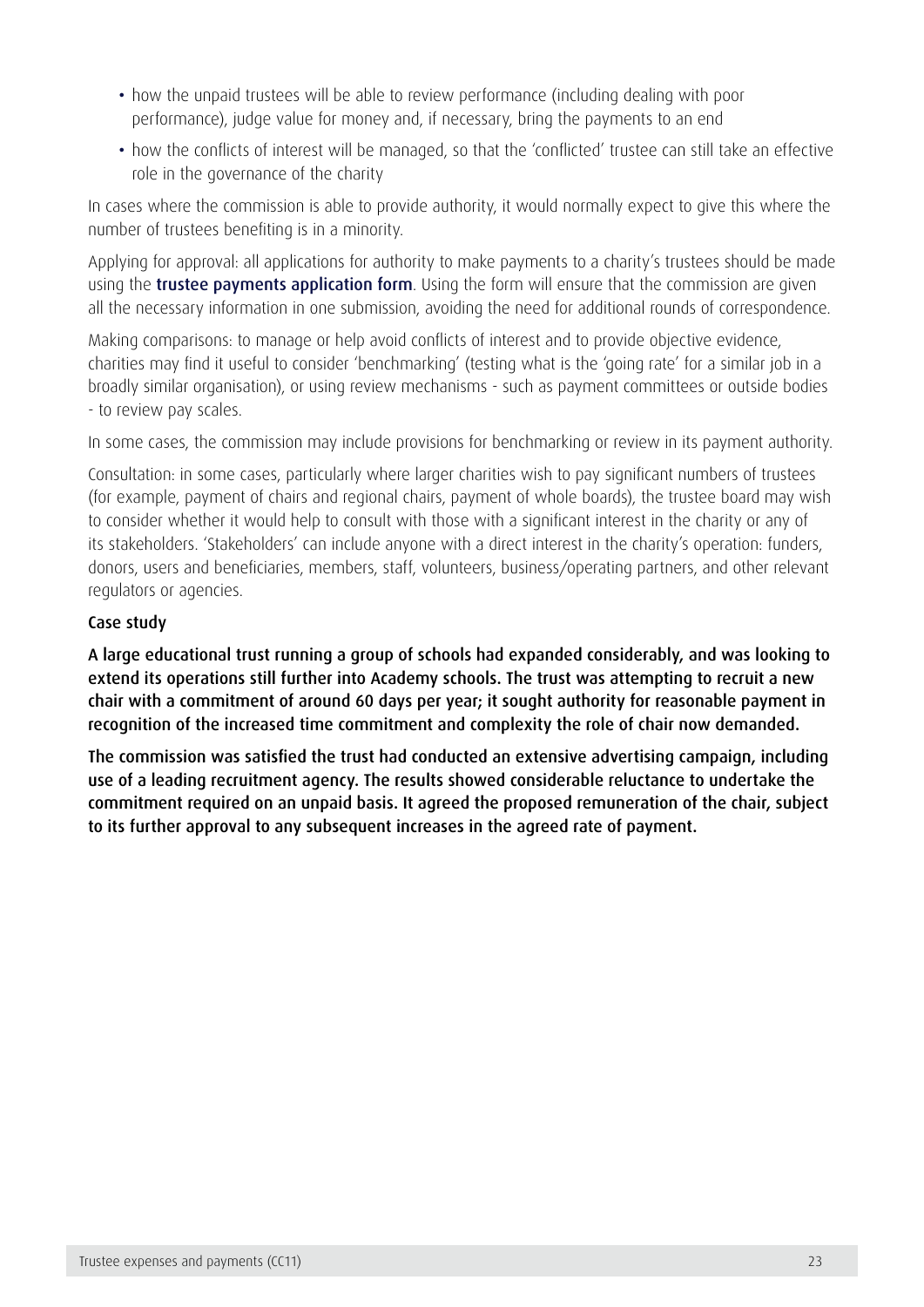# 5.5 Can charities offer trustee benefits to help improve the diversity of their boards?

#### The short answer

It is more and more the case that charities wish to attract trustees from a wide variety of age ranges and social and economic backgrounds. In urging charities to seek greater diversity on their trustee boards, the commission recognises the advantages of recruiting and retaining trustees who have a particular knowledge of the communities and areas in which their charity operates. It supports the view that people should not be excluded from trusteeship because of their economic circumstances. Not every trustee will always be able to give their time freely, and the commission accepts that in some cases, particularly where loss of earnings will cause hardship, an element of financial compensation might be justified.

#### In more detail

A trustee board that reflects the composition and diversity of a changing society and of its beneficiaries is something all charities should strive to achieve. A diverse board is more likely to contain a broader range of skills, knowledge and experience than one which is more narrowly based. Effective recruitment and induction are key to this. Where charities need to draw on a wider trustee base, with new skills, ideas, and abilities to help them deliver better services to their communities, they may need to look at introducing new practices to encourage more diverse recruitment. These might include some of the factors mentioned in section 5.4, and also in the guidance [Finding new trustees \(CC30\)](https://www.gov.uk/government/publications/finding-new-trustees-cc30).

But where it is clear that the potential loss of earnings are preventing promising candidates from applying, charities can consider whether some reasonable financial assistance will help with their recruitment. The commission does not suggest, though, that paying trustees should be seen as an automatic solution to widening the trustee base.

Expanding diversity: when preparing to recruit new trustees, a charity should, in general, seek to increase or at least maintain the diversity of its trustee board. On one level, this may involve enabling the users of the charity's services to be properly represented on its trustee board. Provision of special facilities or equipment may help with this (see the quidance [Users on Board: Beneficiaries who become trustees \(CC24\)](http://www.charitycommission.gov.uk/detailed-guidance/trustees-staff-and-volunteers/users-on-board-beneficiaries-who-become-trustees-cc24/)).

But in a much wider sense, having a more diverse board means taking positive steps to recruit trustees from parts of the community which may not traditionally have played a large role in charity governance: for example, young or unemployed people, people from ethnic minority communities, or people with disabilities. Some charities may have a specific need to recruit trustees who are on low incomes or from economically deprived areas. The commission believes it is important that people in this position should not be prevented from becoming charity trustees because of financial hardship.

Use of expenses: direct payment for being a trustee is not necessarily the best way to secure wider representation on the trustee board. Wherever possible, charities should ensure they can offer reasonable upfront expenses for the cost of transport, meals, childcare, and accommodation when on charity business. It is important that no-one fears they will be out of pocket by becoming a trustee. This is especially the case where young people, the elderly, and people on state benefits or low incomes are concerned; the commission recommends advance payment of expenses where cost is likely to be an obstacle to anyone carrying out trustee duties. See section 3 for further details on the use of a clear expenses policy.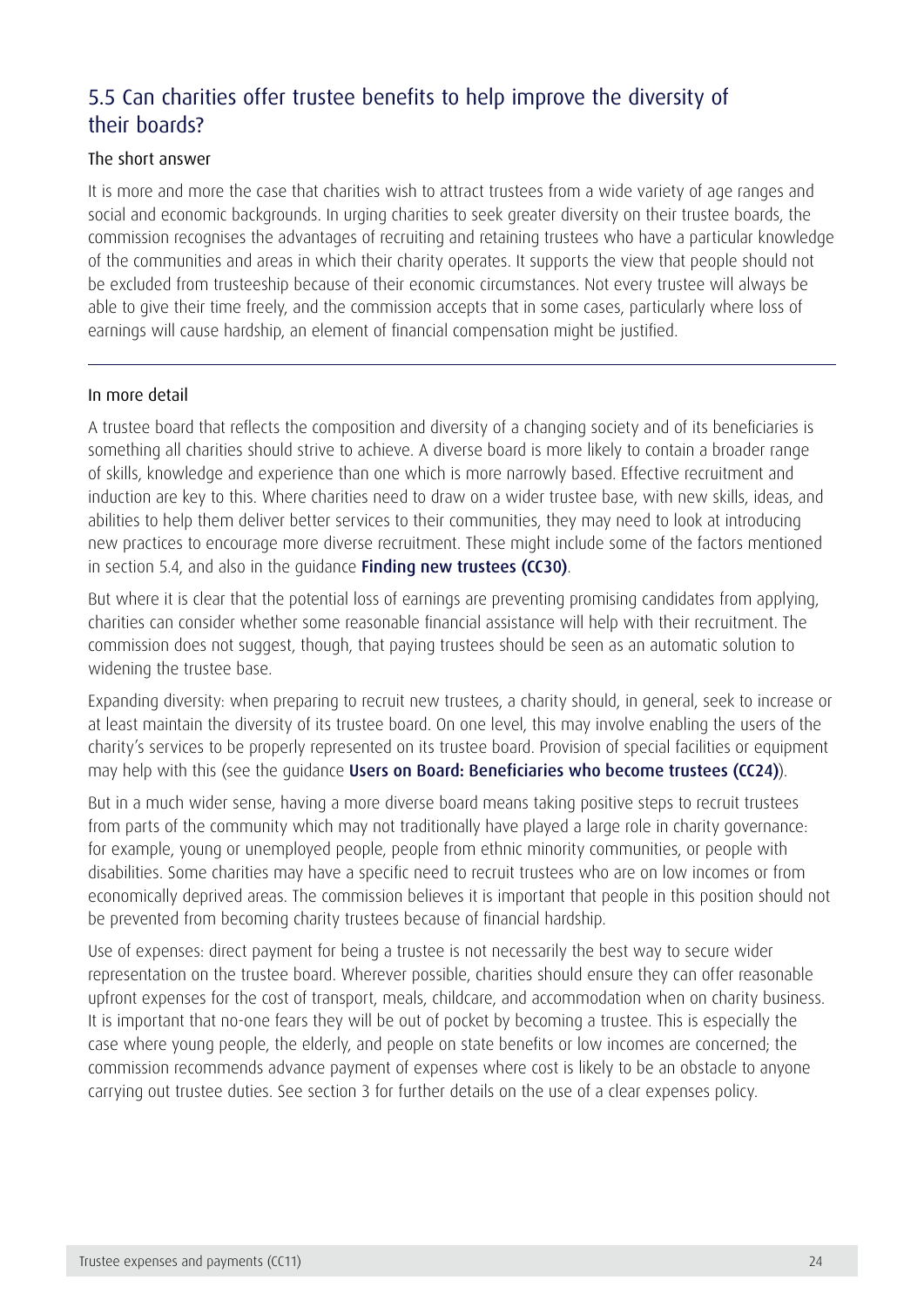Loss of earnings: in more problematic cases, it may be more than simply a question of being able to rely on expenses. Changing working patterns mean there is no standard working day for many people. This can mean some trustees are unable to attend meetings outside conventional working hours, and some may find it difficult to get paid time off work to attend meetings. Ideally, trustee meetings should be held at times that are most convenient to all, and at readily accessible venues; but the commission recognises this may not always be possible. In some instances, particularly where prospective trustees are self-employed or on low incomes, and are likely to lose out financially when acting on charity business, some level of financial compensation for loss of earnings may be a practical option to support their continued involvement. This issue is discussed in more detail in section 7.

#### Case study

A charity providing social care and support across a wide spectrum of social need, including disability, wished to appoint a disabled person who was in employment as a consultant to serve on its trustee board. The board felt it important to secure the services of the person concerned in order to give a wider perspective on its work. To avoid financial hardship as a result, the commission authorised reasonable payment to the new trustee as a direct replacement of loss of earnings while active on trustee business.

### 5.6 What if the person is receiving state benefits?

#### The short answer

Care should be taken where a trustee is receiving state benefits. The rules governing benefits and tax credits are complex, and charities will want to ensure that payment of a trustee does not result in a reduction in their entitlement to benefits.

#### In more detail

Any trustee who feels this might be a concern (either to them or to a member of their household) should obtain written advice from the relevant benefits office. Where it would help to clarify the position, the charity should be prepared, with the consent of the trustee, to contact the benefits adviser on the trustee's behalf.

Further details: **Volunteering while on benefits** (GOV.UK website)

### 5.7 What is the position of sole trustees?

#### The short answer (legal requirement)

Where a charity has a single or 'sole' trustee (which might be an individual, or a corporation such as a local authority, or a bank or insurance company), payment decisions cannot be taken without a conflict of interest. Realistically, there is little advantage to any charity in its sole trustee being paid to act as trustee. It will be significantly more difficult to make a case for payment, particularly where statutory funds might also be available to administer the charity.

#### In more detail

The commission will not normally authorise a proposed payment where a fee-charging company requests a provision that reflects its published commercial scales of payment, rather than a rate that reflects the value of work actually done for the charity. Where the commission are required to approve a payment provision, its authority will limit payment to a reasonable charge in relation to that work.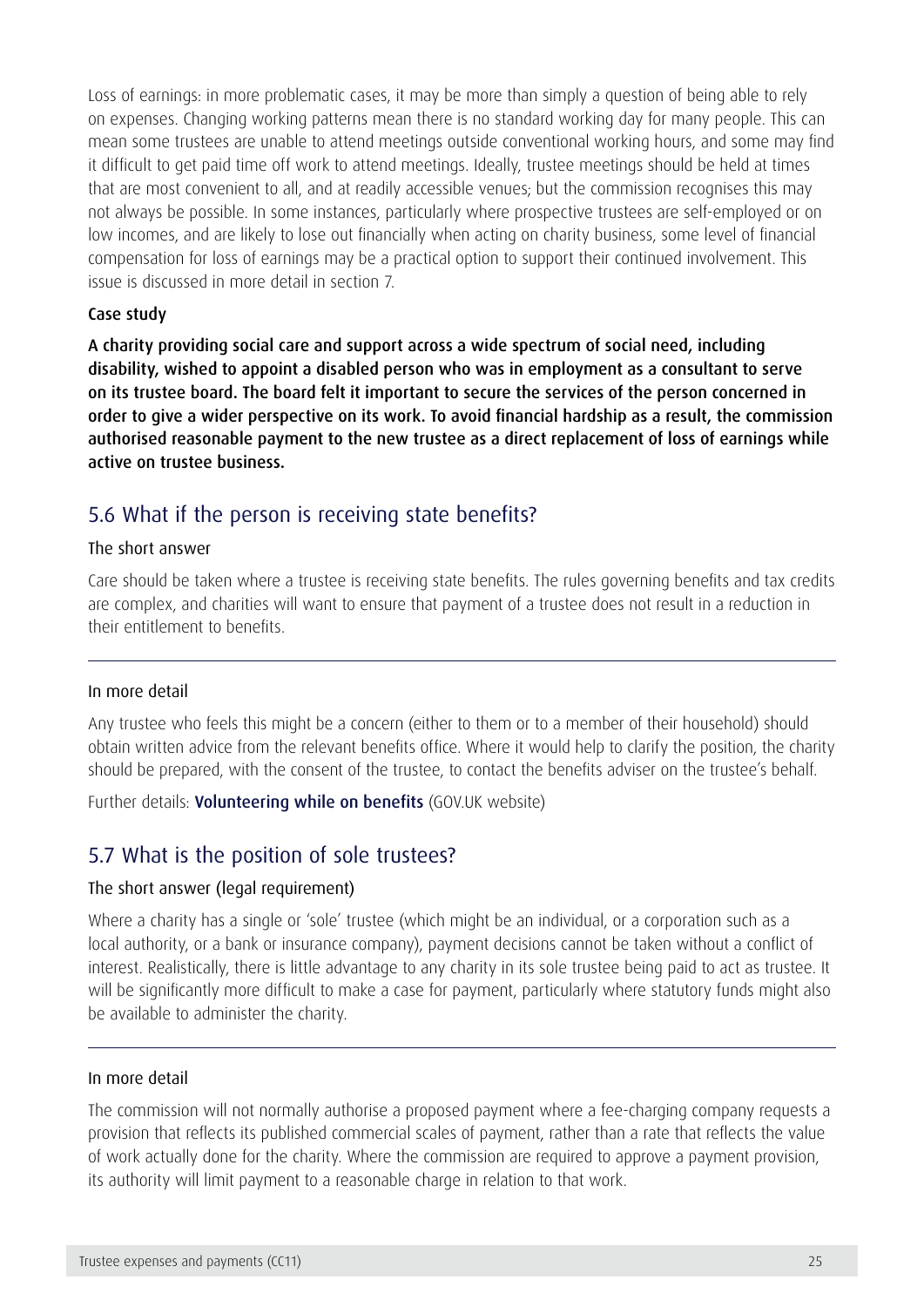<span id="page-26-0"></span>A sole trustee may not profit from any charges it makes to a charity. For example, if it costs a local authority £150 per hour to employ a solicitor, it can charge any trust it administers up to £150 per hour. It cannot charge £200 per hour, even if that is the rate a solicitor in private practice would charge the trust - unless the charity's governing document or the commission has authorised charging on this basis.

### 5.8 Is authority needed for small payments or gifts?

#### The short answer (legal requirement)

In the interests of proportionality and the best use of the commission's powers and resources, the commission does not usually require charities to seek its authority where the total value of all trustee payments (excluding expenses) is less than £1,000 in any financial year. The trustees still need to be satisfied that these payments are in the best interests of the charity. The commission would, however, expect trustees to apply for authority in cases where, for example, it is addressing issues of mismanagement with them.

#### In more detail

Are total trustee payments below £1000 per annum? Generally, the commission does not expect charities to seek any authority for a small trustee payment where the payment will still mean that total payments (excluding expenses) to all their trustees during the financial year will not exceed £1000. This includes where trustee boards wish to make a small one-off payment (often known as an honorarium) to a trustee, for which there is no strict legal entitlement and no agreed amount, but which represents a gesture of appreciation and goodwill for services rendered to the charity - perhaps for long service. Payments that would result in the charity exceeding the £1,000 threshold are treated the same as payments for being a trustee, and will need the commission's approval. The trustees still need to be satisfied that payments below the £1,000 threshold are in the best interests of the charity.

Gifts to retiring trustees: this approach includes gifts to trustees who are retiring or leaving to take up another post, usually involving token payments or small gifts. It is difficult to place hard and fast rules on what is an acceptable value of gift in these situations; it is for the trustee board to judge whether a person's length of service and quality of contribution to the charity should be acknowledged with a leaving gift directly out of charity funds, taking account of any possible effect on the charity's reputation.

Tax and benefits: a small one-off honorarium would not normally be classed as income by HM Revenue and Customs, and should not be taxable. But a large, regular or 'expected' honorarium can be classed as taxable earnings, and can also affect benefit claims. If such payments are not authorised by the charity's governing document, the trustee board must seek the commission's authority if the total trustee payments to all trustees will be more than £1,000 for that year.

Further information is available on HMRC website [www.hmrc.gov.uk](http://www.hmrc.gov.uk/)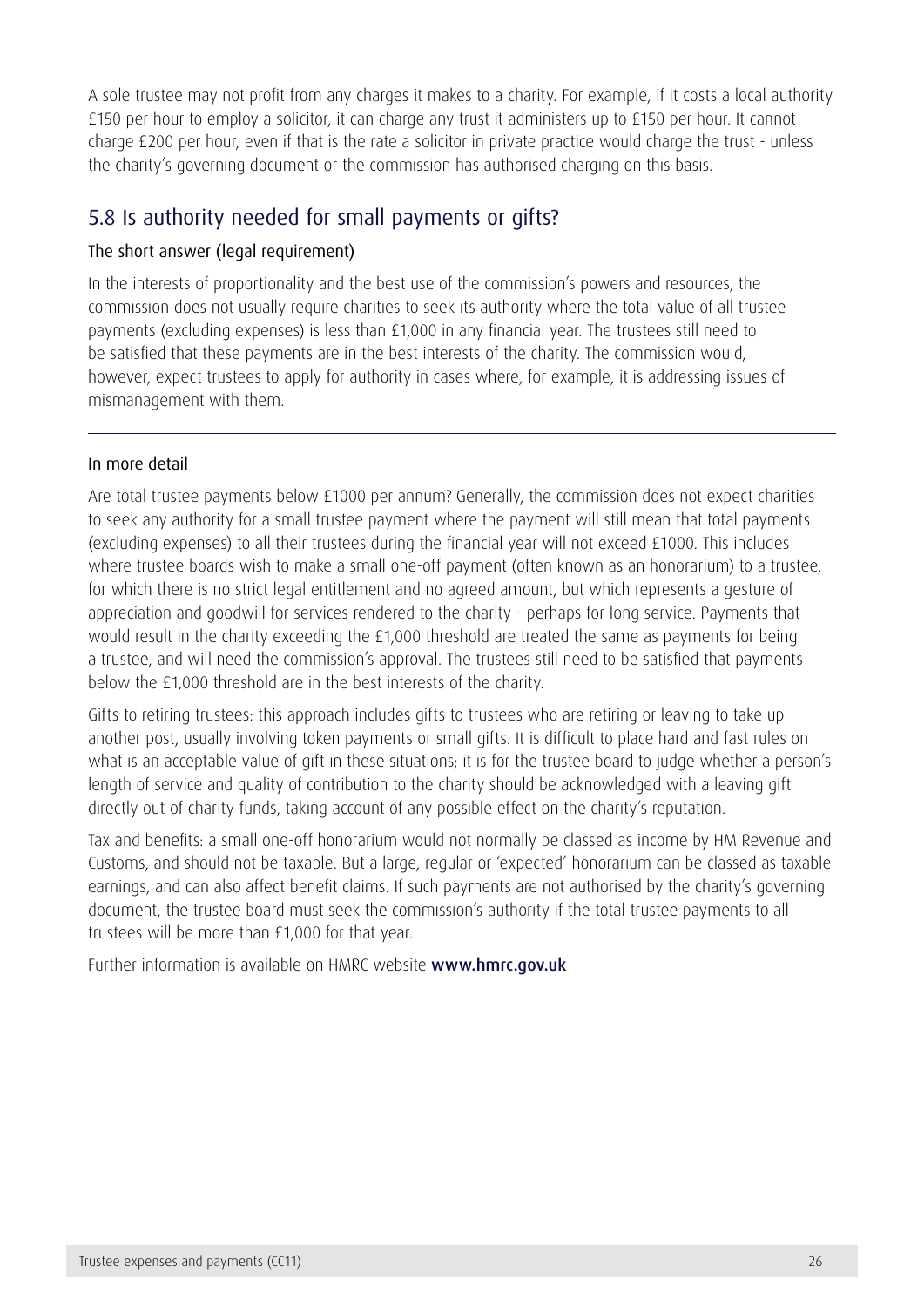# 6. Employing a trustee or connected person

This section explains when the commission's express authority is required where a trustee, former trustee, or connected person takes up paid employment with his or her charity. It also covers circumstances where an employee of a charity becomes a trustee, and the potential need for the commission's authority when the spouse or partner of a trustee, or any other connected person, is employed by the charity.

### 6.1 Can a trustee also take up a separate position as an employee?

#### The short answer

Charity trustees may become employees of their charities in a variety of circumstances. Charities need to be aware, though, that the employment may need to be approved by the commission.

#### In more detail

Sometimes a charity might need to employ someone for a particular job on a full or part-time basis, and the trustees may feel one of their number is ideally suited, through knowledge or motivation, to take on the job.

Need to justify decision: a trustee may be in a strong position to provide the necessary skills and experience, but because charities rely on the confidence of the public (donors and beneficiaries alike) and must comply with the law on trustee benefits it is essential they are open and transparent about the processes and decision-making which lead to the employment. Any decision to employ a trustee or former trustee must be completely justifiable, and must be made without favouritism or improper influence. This means a trustee or former trustee should not gain an 'inside track', or any unfair advantage because of their position, and potential conflicts of interest must be properly and openly managed. (See section 6.4; see also section 2 of this quidance, and [Manage a conflict of interest in your charity](https://www.gov.uk/manage-a-conflict-of-interest-in-your-charity).)

### 6.2 When must the commission's approval be obtained to the separate appointment of a trustee as an employee?

#### The short answer (legal requirement)

If decisions about the recruitment or appointment were made while the individual was (or continues to be) a trustee, the commission's approval to the employment must be obtained if there is no other express authority for it. Without an express authority, there may be a liability for the employee-trustee to repay earnings to the charity or for the trustees who authorised the appointment to reimburse the charity. This does not occur very often, but it can arise in the event of a legal challenge from a third party (either within or outside the charity), or as the result of a commission inquiry.

#### In more detail

No authority is needed if there is already a suitable express power. But otherwise, the commission's authority will be needed if:

- the person takes up the employment while still a trustee
- the job offer is made while the person is a trustee, even though he or she later resigns as a trustee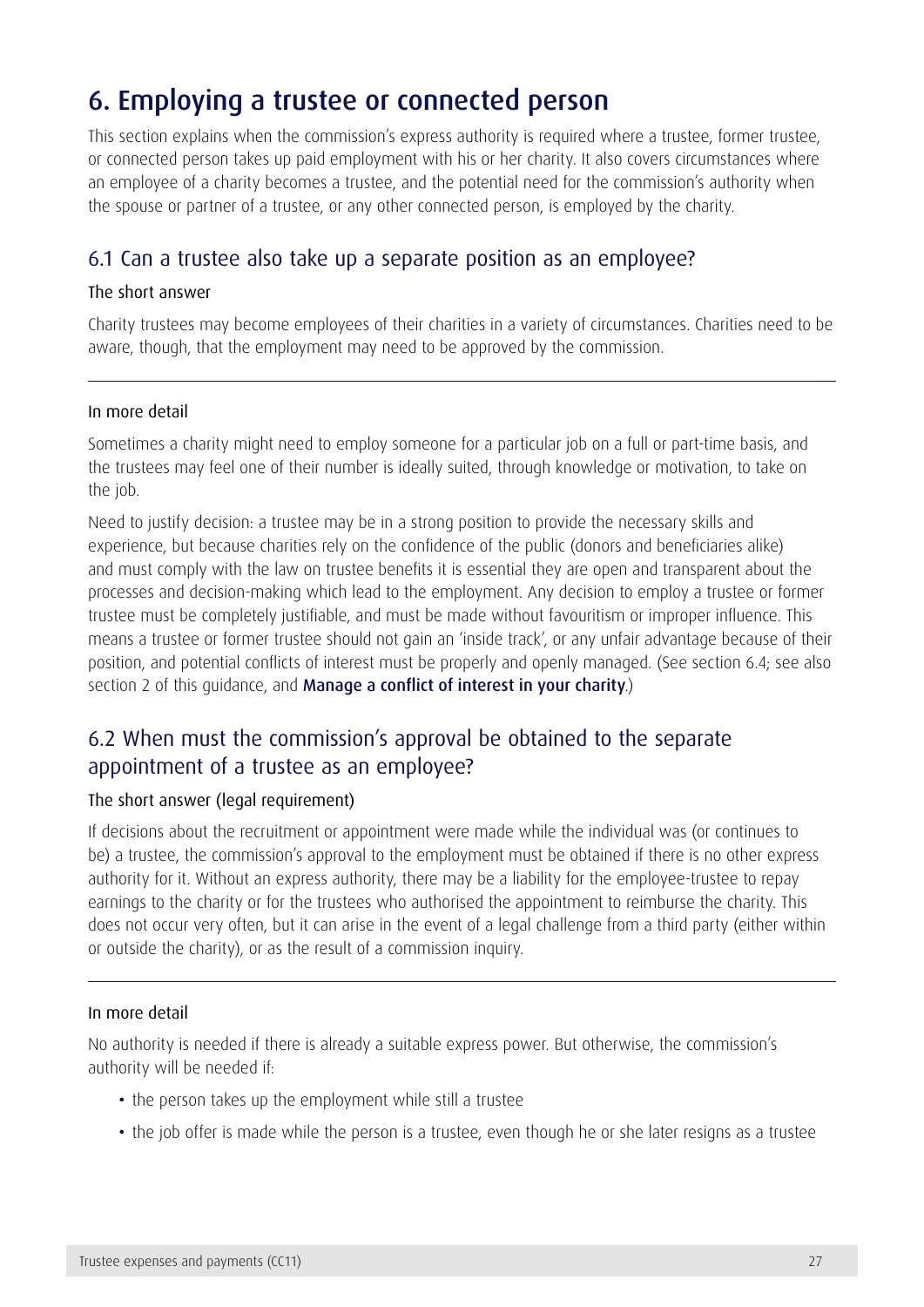• the person resigned as a trustee before the formal job offer was made and took part in an open recruitment process, but played a major part in the trustees' decision to create or retain the post, or in devising the recruitment process

The last point covers any situation where a trustee or ex-trustee lobbied or canvassed for a post, or was involved in devising the job specification or any other major aspect of the recruitment process, including advertising. It also covers involvement in agreeing terms and conditions for the post.

# 6.3 How should trustee boards apply for approval?

#### The short answer

All applications for authority to make payments to a charity's trustees should be made using the online application form on GOV.UK. Trustee boards should note that the commission cannot authorise any payments retrospectively, but can only authorise new or continuing payments.

#### In more detail

When applying for authority, trustee boards need to show that the post is genuinely required for the effectiveness of the charity, and has not been created or tailored to meet the needs of the trustee or former trustee. The person appointed should not have gained any 'inside track' advantage in securing the post, and there should not have been any lobbying, undue influence, or collusion in relation to the appointment.

Main factors to consider in all cases: trustee boards need to satisfy to the commission that the post is genuinely required, and is not weighted towards the experience of a colleague or ex-colleague. When explaining why they consider the employment is in the charity's interests, the trustees need to show that:

- the charity has a need for the work to be carried out
- the person has the appropriate knowledge and skills for the job
- payment for the job is reasonable in relation to the work being carried out; how does it compare with payment for similar duties elsewhere? Is the charity obtaining value for money?
- the risks identified in section 5.2 have been considered and managed
- (usually) the job has been subject to an open and transparent selection process
- (where relevant to the charity) stakeholders have been consulted (see section 5.4)

If the person is to continue as a trustee, the commission needs to know why this is necessary, and what arrangements are in place for managing any conflict of interest. How will performance be assessed? Does the trustee board have independent and objective mechanisms for appraisal in place?

Recruitment process: the trustee board needs to ensure the selection criteria properly meet the needs of the charity, and that there is a good balance in the job specification between skills, experience, and qualifications. An open recruitment process will help to show that the post has not been created simply to benefit the trustee.

If the commission is asked to authorise an arrangement with no open recruitment process, and where there may be doubt about the suitability of a trustee or ex-trustee to do the job, or evidence of improper influence on the selection process, it may require a proper recruitment exercise to be conducted, and for the post to be openly and properly advertised.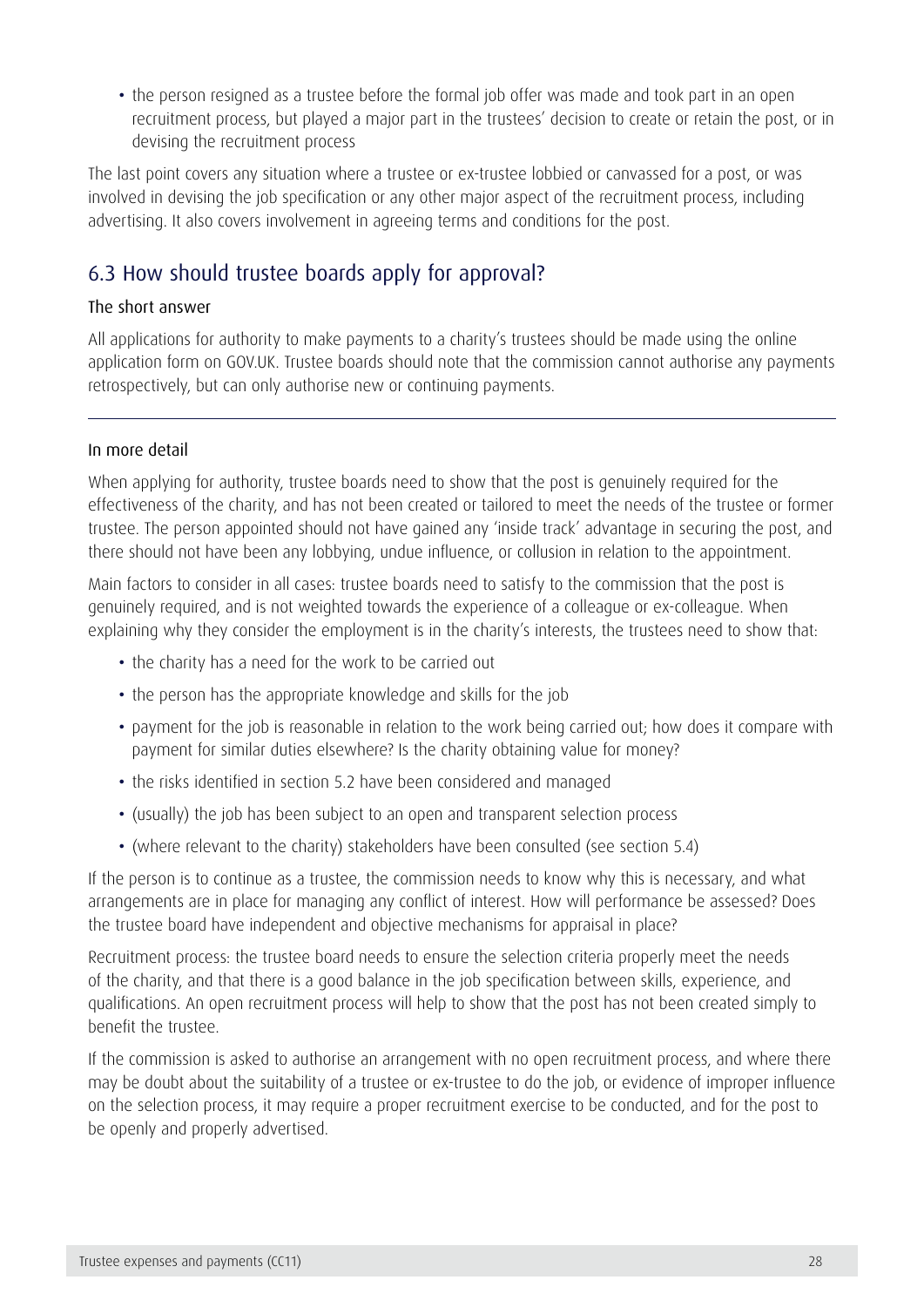### 6.4 Can an employee become a trustee?

(This section also applies where employees or paid directors of subsidiary trading companies owned by the charity are appointed to its trustee body.)

#### The short answer

If an employee becomes a trustee, their employment usually occurs before their trusteeship and so is not a benefit arising from the trusteeship. Accordingly, there is no liability to repay any earnings received before the start of the trusteeship. In view of the potential conflict of interest after the start of the trusteeship, however, it can be helpful to obtain authority to permit the trustee-employee to retain any increases in payments made after that date where these are not within an agreed employee pay structure - see section 6.6.

#### In more detail

Points to consider: whilst combining the role of trustee and employee can occasionally be advantageous for the charity, the benefits would need to clearly outweigh the difficulties that can come with this dual role. The trustee board should be particularly clear why it is not sufficient for the relevant employee simply to attend their meetings (in a non-voting capacity) in order to contribute to discussion. If this sort of arrangement is established, there will need to be clear procedures for managing the potential conflict of interest.

Declaring an interest: the person concerned may be said to have an economic interest in retaining the employed post, and with enhancing its terms and conditions. In order to properly manage this potential conflict of interest, the commission recommends the trustee board ensures the person concerned declares an interest, and that this is clearly recorded in the minutes and any register of interests the charity keeps.

Withdrawal from discussion: the trustee-employee should take no part in collective discussion or voting on the contractual terms and conditions of the employed post, or in any review of performance relating to it. This also includes any decision on whether it is in the charity's interests to continue with the post. For greater transparency, the commission recommends any withdrawals from relevant meetings by the trustee-employee are clearly minuted. For the most influential posts within a charity, however, this can be problematic as the following case study demonstrates.

#### Case study

The case of one charity highlighted what can sometimes be a difficulty with this type of arrangement, as the commission refused to renew a power of remuneration that would have allowed the chief executive officer to continue as a trustee. The person concerned was also the founder of the charity, and the commission's main concern was that the trustee board was not taking adequate steps to strengthen its governance, so it could take decisions independently of the CEO and review his performance.

A key aspect of this case study was the need for stronger governance arrangements so that decisions could be made in the interests of the charity by the whole trustee body, free from the influence of the paid chief executive. Where the governance arrangements are strong - for example, they include clear procedures for managing conflicts of interest in an open and transparent manner - concerns about conflict of interests and undue influence are greatly reduced.

For example, the governance model for many church charities allows or requires the priest, pastor or vicar to be a trustee because it can be important for those in such a pivotal role within these charities to be involved in their strategic oversight and leadership. So long as the potential conflicts of interest which they face are properly declared and managed, this type of arrangement can be beneficial to the charity.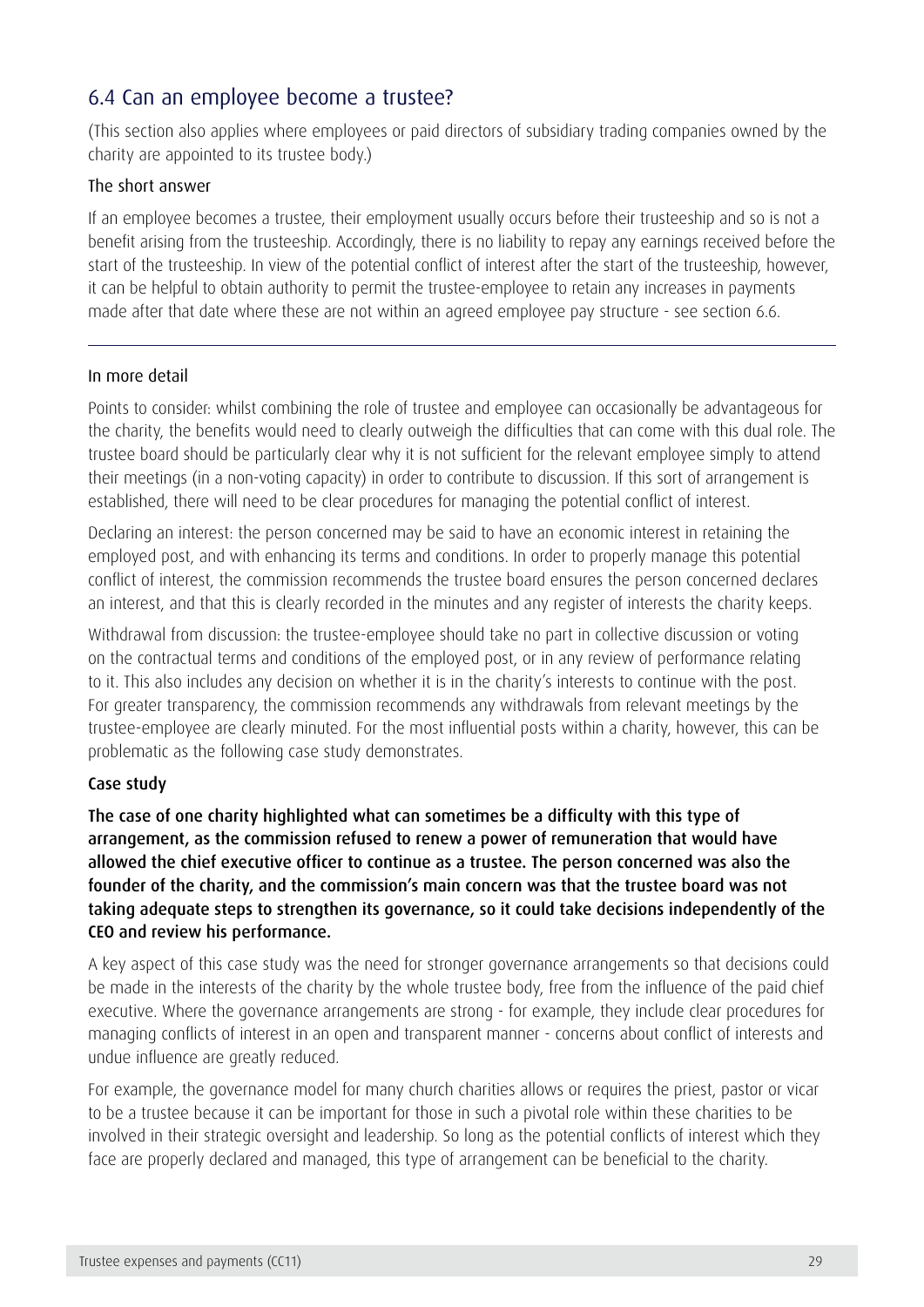## 6.5 Is the commission's approval required?

#### The answer

Without an express authority, the validity of the trustee-employee arrangement described in section 6.4 could be susceptible to a legal challenge - either by the commission, or by a third party. In practice, it may be very unlikely that an arrangement that is open, transparent, and clearly in the interests of the charity, would be challenged. But if trustee boards are in doubt about whether they have a suitable authority, they should contact the commission for approval in order to reduce the risk of a challenge which, even if unsuccessful, could cause financial and/or reputational damage.

Any authority the commission gives will be subject to its usual conditions designed to ensure the proper management of the conflict of interest, and that payment is reasonable in relation to the nature of the employment.

### 6.6 Is approval needed for future pay increases?

#### The answer

Where a trustee-employee is not being paid explicitly for being a trustee, negotiations in relation to pay and salaries should be completely outside the trusteeship role. The commission does not need to approve annual increases in salary or benefits for a trustee-employee which constitute a reasonable incremental progression within an established and transparent employee pay structure.

However, where salary increments, bonuses, or other tangible benefits are substantial, and not clearly justifiable by reference to any formal pay scale, the commission's authority would be required if trustee boards wished to avoid potential legal challenge.

Generally, trustee boards should be wary of agreeing to any payment or benefits which might be regarded as excessive in relation to the employment, and which might cause concerns about unacceptable levels of private benefit within their charity.

Applying for approval: if the trustees think that the commission's approval is required, they should apply using the online application form on GOV.UK.

### 6.7 What is the position where a trustee's spouse or partner or other 'connected persons' become paid employees of the charity?

#### The short answer (legal requirement)

The commission's approval must be obtained if there is financial interdependence between the parties and there is no other authority for the transaction.

#### In more detail

Contracted employment: if a trustee's spouse or partner becomes a paid employee on a full or part-time contract, then if they are financially interdependent, the trustee could profit from the employment. In law, this can be a trustee benefit, requiring express authority. This also applies to businesses owned by a trustee, or in which the trustee is a partner, a managing director, or has any financial interest. It can also apply to employment with a subsidiary owned by the charity.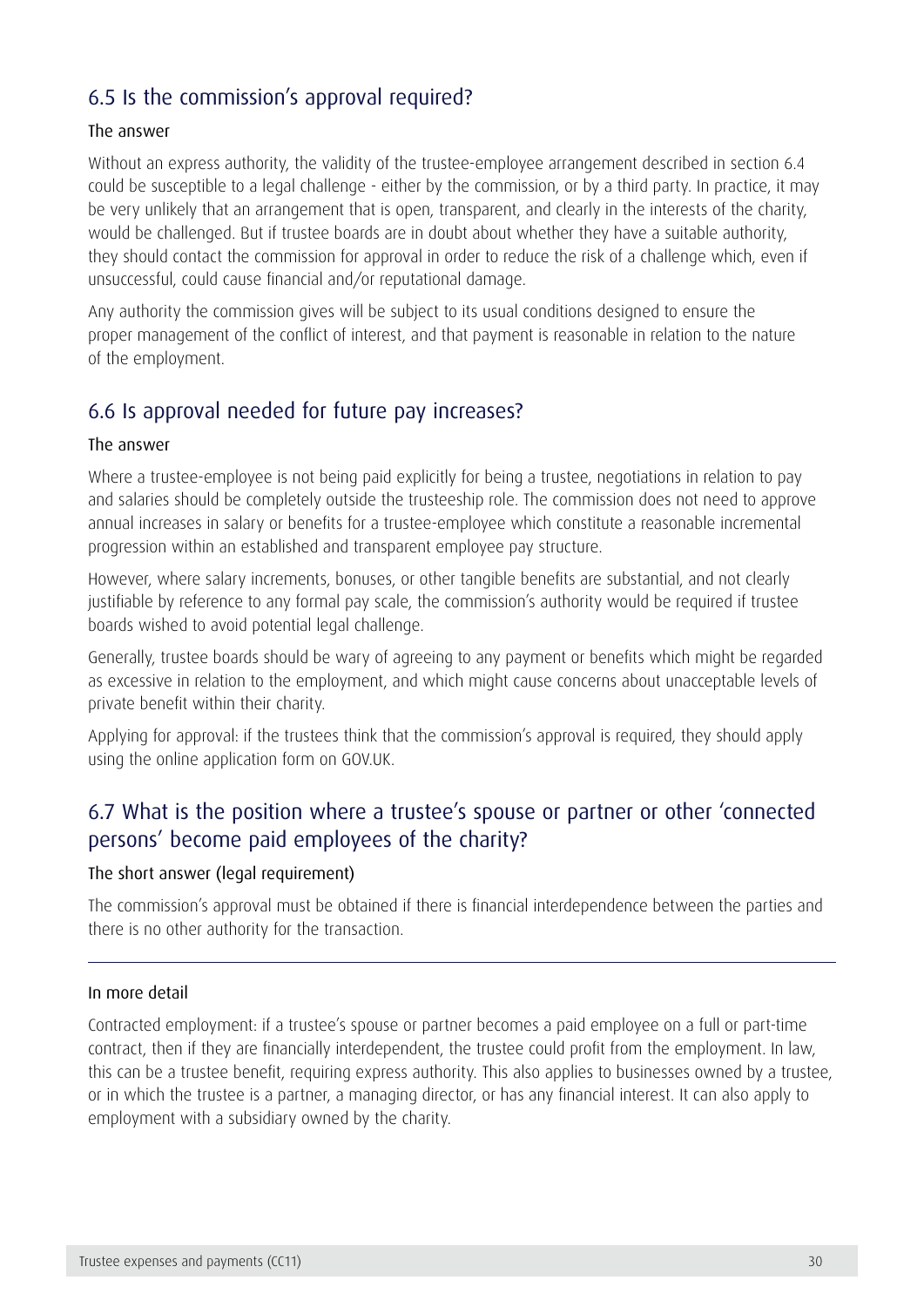<span id="page-31-0"></span>Need for openness: trustee boards should be aware of the possible need for authority, and ensure no improper influence has been brought to bear in the charity's decision to employ a firm or individual. Any arrangement with a connected person should be open and transparent, so that it can be seen to be made in the charity's interests. The trustee board should ensure any potential conflict of interest is declared and recorded in its minutes, and that the trustee concerned does not take any part in the board's discussions and decisions concerning the terms and conditions of the connected person's employment.

Seeking the commission's approval: authority is only required where there is a potential financial dependency between a trustee and a connected person who is employed. If no such link exists, then no approval is needed - though any potential conflict of interest still needs to be managed. If trustee boards are in doubt about the need for authority, the commission recommends they take advice.

Where it is decided approval is needed, the trustees should apply using the online application form on GOV.UK.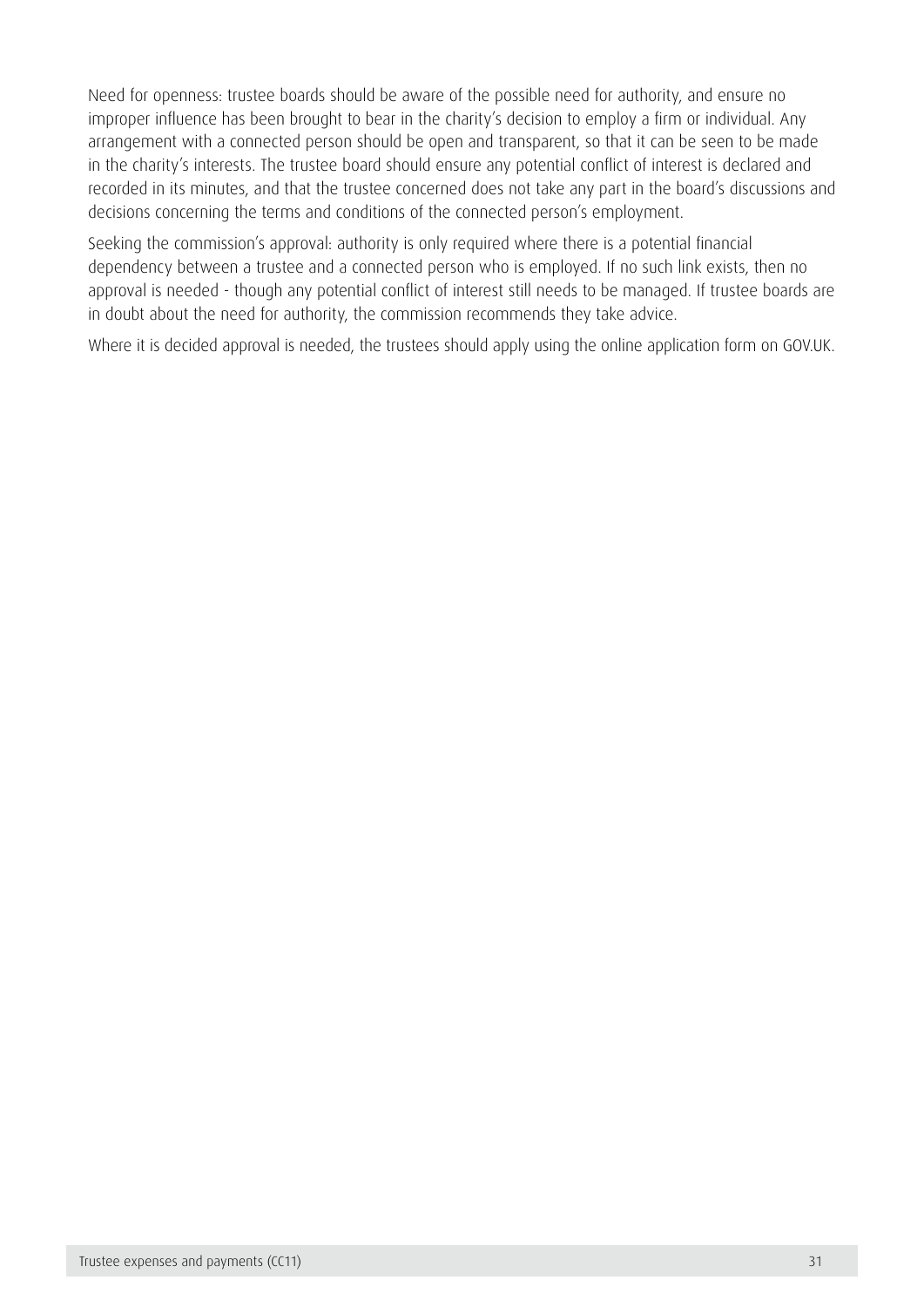# 7. Compensating trustees for loss of earnings

This section explains the commission's policy where a trustee board seeks to pay reasonable financial compensation to secure or retain the services of a trustee who might otherwise struggle to play a full trustee role.

### 7.1 When can payment be made to cover loss of earnings while on trustee business?

#### The short answer

As with other forms of trustee benefit, a charity can make these payments if there is suitable authority and if there is a clear and positive advantage to the charity in doing so.

#### In more detail

This type of payment is not a routine expense (see section 3) and must be treated as a trustee payment (see section 2.3). There must therefore be an express authority for it, either within the charity's governing document, or provided by the commission or the court. Some charities do have a suitable power to compensate for loss of earnings, but this is still relatively uncommon in governing documents. Where there is no suitable existing authority, the commission is prepared to provide one if the trustee board can show that payment is in the charity's interests.

Advantage to the charity: the circumstances in which a trustee board may wish to consider this type of payment are where a potential or existing trustee:

- brings particular skills or perspective which are valuable to the charity
- cannot afford to serve as a trustee because his or her employer does not pay for time spent on charity business during working hours
- is self-employed, and would lose out financially by carrying out trustee duties in normal business hours

The same considerations apply as for any payment of a trustee; when applying for authority using the online application form, the trustee board needs to show why it is clearly advantageous to the charity to pay for the services of the person concerned. This will depend on the abilities and experience the person concerned can bring to the trustee board. Details of any especially relevant skills, knowledge or expertise should be provided. In addition, the trustee board needs to consider whether the person could act as an unpaid adviser, or whether it would be possible to recruit a suitable replacement without the need for payment.

The trustee board also needs to show the basis on which the compensation is calculated, and explain why this is value for money.

Conditions of authority: if the arrangement is approved, the commission's authority will normally impose a condition that:

- reimbursement must be no more than:
	- the amount which could be regarded as reasonable payment for the work undertaken on behalf of the charity
	- the amount lost by the trustee

whichever is the lower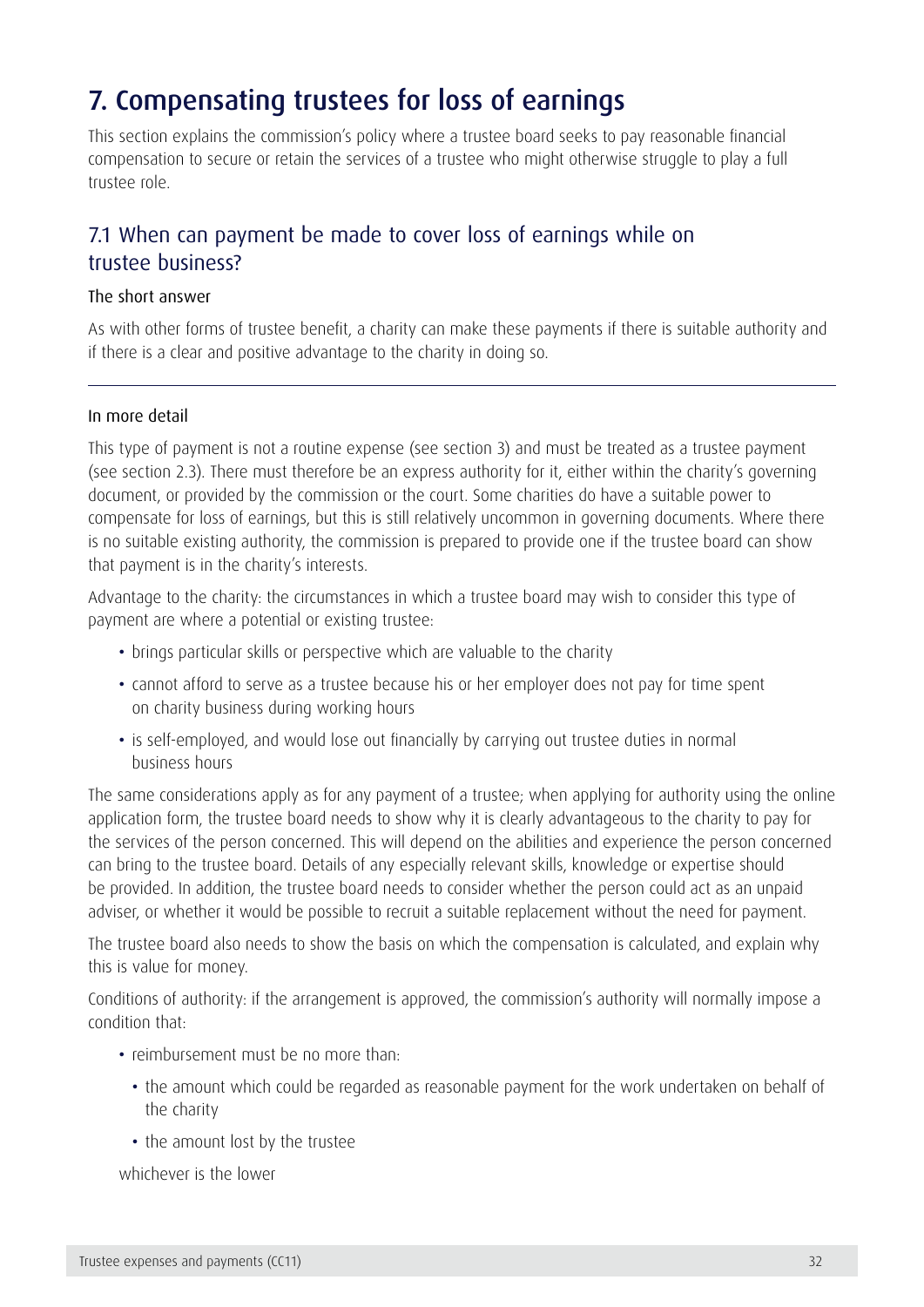The trustee being compensated must not be a party to the application for authority. The person may have been required to provide factual information to the trustee boards, but it should be confirmed that he or she has not otherwise played a part in their decision to make the payment, or in setting the terms and conditions of the payment.

#### Case study

A leading disability charity wanted to ensure blind and visually impaired people are always able to have a voice on its trustee board. In this case, the charity wished to enable three trustees (including the chair) with valuable specialist skills to contribute regularly to the board, without any financial hardship to themselves as a result. One was self-employed, the other two had to forego fees from other work on a number of occasions when attending trustee meetings and acting on charity business.

The commission recognised the contribution made by these trustees, whose expertise ranged from IT support, disability employment services, Access to Work issues, and the needs of visually impaired people. The commission authorised payment by the charity to reflect their duties on the occasions when they would otherwise lose out. This was based on the charity's assessment of rates comparable to the chair and non-executive directors of NHS Trusts. As a result, the charity was able to retain the expertise of these 3 trustees, and further empower its users on the trustee board. The charity makes the point that it does not wish only to appoint trustees who can afford to be trustees.

### 7.2 Is there any set guideline for the level of loss of earnings to be compensated?

#### The short answer

There is no strict maximum or 'set' figure for compensation. Ultimately, it is for trustee boards to assess the level of payment in the light of the particular trustee's contribution to their charity, and whether the charity can readily afford the payment.

#### In more detail

Because there should be no question of a trustee profiting from trusteeship in these circumstances, the compensation payments should not necessarily be a full replacement of earnings, a highly paid trustee should not be reimbursed in full for lost salary. Rather, the payment should reflect the reasonable value of the work done on behalf of the charity or, if the loss to the trustee is less than that, the actual loss to the trustee. The payment should, in all cases, be the lower of these two figures. As with other trustee payments, the charity must ensure payment will not harm its ability to carry out its purposes in the interests of its beneficiaries. Charities with a limited income will need to be especially clear they can absorb the cost without any adverse effect on their activities. The commission would not normally expect a charity in financial difficulty to consider making compensation payments to its trustees.